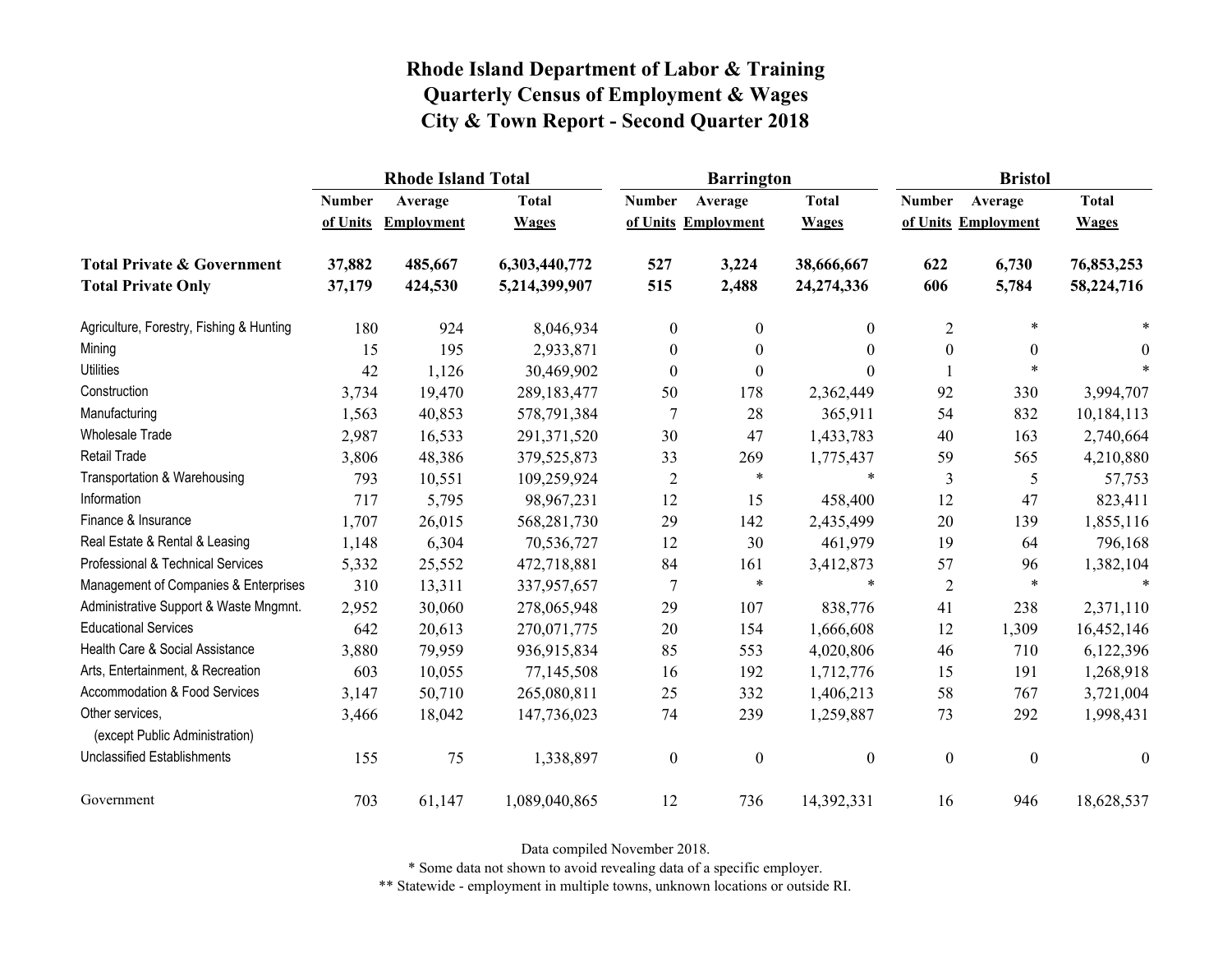|                                                   | <b>Burrillville</b> |                     |              |                  | <b>Central Falls</b> |                  | Charlestown      |                     |              |
|---------------------------------------------------|---------------------|---------------------|--------------|------------------|----------------------|------------------|------------------|---------------------|--------------|
|                                                   | <b>Number</b>       | Average             | <b>Total</b> | <b>Number</b>    | Average              | <b>Total</b>     | <b>Number</b>    | Average             | <b>Total</b> |
|                                                   |                     | of Units Employment | <b>Wages</b> |                  | of Units Employment  | <b>Wages</b>     |                  | of Units Employment | <b>Wages</b> |
| <b>Total Private &amp; Government</b>             | 312                 | 3,332               | 34,560,071   | 292              | 2,962                | 31,196,716       | 235              | 1,601               | 16,615,854   |
| <b>Total Private Only</b>                         | 297                 | 2,634               | 27,628,910   | 283              | 2,314                | 21,346,663       | 220              | 1,395               | 14,222,175   |
| Agriculture, Forestry, Fishing & Hunting          | $\overline{2}$      | *                   | *            |                  |                      | $\ast$           | $\overline{2}$   |                     |              |
| Mining                                            | $\theta$            | $\theta$            | $\theta$     | $\theta$         | $\theta$             | $\theta$         |                  |                     |              |
| <b>Utilities</b>                                  | $\overline{2}$      | $\ast$              | $\ast$       | $\Omega$         | $\Omega$             | $\theta$         | $\boldsymbol{0}$ | $\boldsymbol{0}$    | $\theta$     |
| Construction                                      | 75                  | 330                 | 4,474,897    | 45               | 156                  | 1,665,952        | 51               | 163                 | 2,097,390    |
| Manufacturing                                     | 13                  | 602                 | 8,204,679    | 27               | 550                  | 5,911,051        | $\overline{2}$   | $\ast$              |              |
| <b>Wholesale Trade</b>                            | 21                  | 62                  | 1,050,946    | 3                | $\ast$               | 370,846          | 9                | 18                  | 416,892      |
| Retail Trade                                      | 18                  | 155                 | 1,149,762    | 48               | 257                  | 1,963,775        | 23               | 137                 | 1,049,841    |
| Transportation & Warehousing                      | 3                   | 53                  | 458,589      | 13               | 27                   | 171,536          |                  | $\ast$              |              |
| Information                                       | 4                   | 24                  | 179,443      |                  | $\ast$               | $\ast$           | 5                | 20                  | 117,494      |
| Finance & Insurance                               | 5                   | 10                  | 109,252      | 6                | 29                   | 227,117          | 9                | 63                  | 1,187,077    |
| Real Estate & Rental & Leasing                    | 6                   | 7                   | 88,766       | 8                | 22                   | 180,845          | 9                | 40                  | 616,045      |
| Professional & Technical Services                 | 31                  | 63                  | 1,040,553    | 12               | 21                   | 216,332          | 20               | 46                  | 855,352      |
| Management of Companies & Enterprises             | $\boldsymbol{0}$    | $\boldsymbol{0}$    | $\theta$     | $\boldsymbol{0}$ | $\boldsymbol{0}$     | $\boldsymbol{0}$ | $\boldsymbol{0}$ | $\boldsymbol{0}$    | $\Omega$     |
| Administrative Support & Waste Mngmnt.            | 19                  | 96                  | 934,212      | 18               | 218                  | 2,922,688        | 19               | 64                  | 561,580      |
| <b>Educational Services</b>                       | 4                   | 14                  | 31,238       | 3                | 228                  | 2,552,775        | 3                | 4                   | 39,175       |
| Health Care & Social Assistance                   | 27                  | 548                 | 5,020,326    | 36               | 383                  | 3,021,469        | 19               | 169                 | 1,760,679    |
| Arts, Entertainment, & Recreation                 | 6                   | 63                  | 266,938      | $\boldsymbol{0}$ | $\mathbf{0}$         | $\boldsymbol{0}$ | 3                | $\ast$              | $\ast$       |
| Accommodation & Food Services                     | 28                  | 527                 | 2,355,611    | 36               | 290                  | 1,396,044        | 21               | 307                 | 1,396,884    |
| Other services,<br>(except Public Administration) | 32                  | 104                 | 1,035,193    | 26               | 99                   | 672,840          | 23               | 51                  | 293,078      |
| <b>Unclassified Establishments</b>                | 1                   | $\ast$              | $\ast$       | $\mathbf{0}$     | $\mathbf{0}$         | $\boldsymbol{0}$ | $\boldsymbol{0}$ | $\boldsymbol{0}$    | $\mathbf{0}$ |
| Government                                        | 15                  | 613                 | 6,931,161    | 9                | 648                  | 9,850,053        | 15               | 206                 | 2,393,679    |

Data compiled November 2018.

\* Some data not shown to avoid revealing data of a specific employer.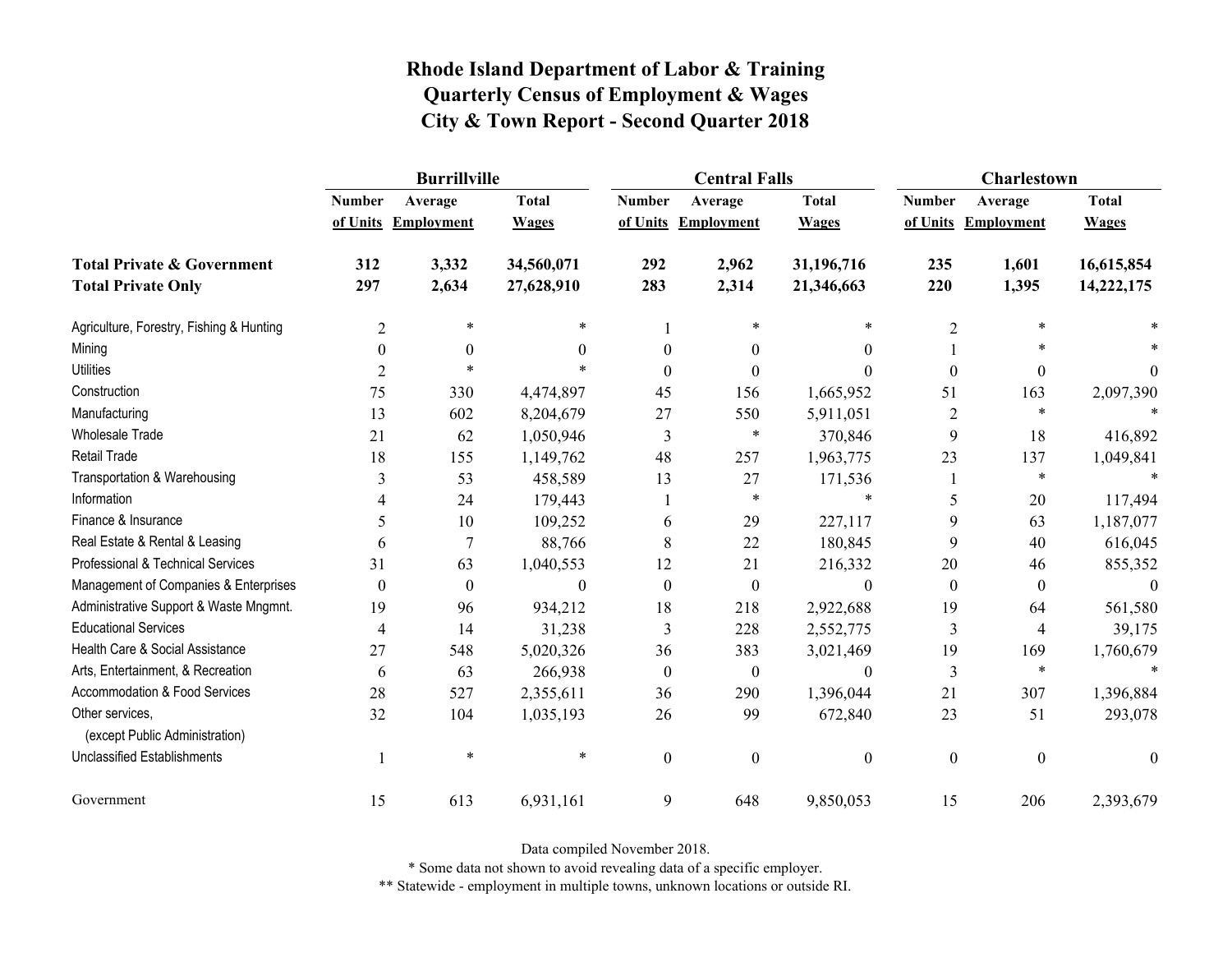|                                                   | Coventry       |                   |              |                  | <b>Cranston</b>     |                  | Cumberland       |                     |                  |
|---------------------------------------------------|----------------|-------------------|--------------|------------------|---------------------|------------------|------------------|---------------------|------------------|
|                                                   | <b>Number</b>  | Average           | <b>Total</b> | <b>Number</b>    | Average             | <b>Total</b>     | <b>Number</b>    | Average             | <b>Total</b>     |
|                                                   | of Units       | <b>Employment</b> | <b>Wages</b> |                  | of Units Employment | <b>Wages</b>     |                  | of Units Employment | <b>Wages</b>     |
| <b>Total Private &amp; Government</b>             | 698            | 8,048             | 77,921,339   | 2,594            | 38,134              | 471,116,318      | 930              | 11,926              | 157,246,705      |
| <b>Total Private Only</b>                         | 682            | 6,805             | 62,911,295   | 2,560            | 31,673              | 343,023,146      | 916              | 10,746              | 136,889,202      |
| Agriculture, Forestry, Fishing & Hunting          | $\overline{2}$ | $\ast$            | $\ast$       | 13               | 53                  | 364,422          |                  | $\ast$              |                  |
| Mining                                            | $\theta$       | $\theta$          | $\theta$     | $\overline{2}$   | *                   | $\ast$           |                  | *                   |                  |
| <b>Utilities</b>                                  |                | $\ast$            | $\ast$       | $\boldsymbol{0}$ | $\boldsymbol{0}$    | $\boldsymbol{0}$ | $\overline{2}$   | $\ast$              |                  |
| Construction                                      | 123            | 508               | 5,333,378    | 235              | 1,186               | 17, 142, 726     | 113              | 746                 | 11,446,615       |
| Manufacturing                                     | 32             | 558               | 9,779,255    | 149              | 3,567               | 46,678,242       | 30               | 1,718               | 20,928,981       |
| <b>Wholesale Trade</b>                            | 29             | 279               | 5,429,905    | 168              | 1,664               | 23,971,845       | 62               | 553                 | 9,099,381        |
| Retail Trade                                      | 89             | 1,743             | 12,740,313   | 301              | 5,153               | 41,890,341       | 85               | 965                 | 7,692,267        |
| Transportation & Warehousing                      | 9              | 152               | 993,701      | 63               | 585                 | 7,010,742        | 23               | 734                 | 7,187,722        |
| Information                                       | 8              | 21                | 499,299      | 37               | 306                 | 5,389,873        | 14               | 122                 | 1,484,532        |
| Finance & Insurance                               | 26             | 96                | 1,048,434    | 144              | 2,844               | 57, 343, 473     | 44               | 165                 | 2,189,863        |
| Real Estate & Rental & Leasing                    | 16             | 58                | 527,365      | 76               | 311                 | 4,456,225        | 36               | 120                 | 1,506,831        |
| Professional & Technical Services                 | 52             | 276               | 3,977,298    | 308              | 2,305               | 36, 342, 571     | 145              | 333                 | 6,281,417        |
| Management of Companies & Enterprises             | 5              | 50                | 675,911      | 15               | 386                 | 6,571,405        | 12               | 1,183               | 29,835,926       |
| Administrative Support & Waste Mngmnt.            | 59             | 449               | 3,792,941    | 194              | 3,376               | 25,758,563       | 64               | 1,187               | 13,919,338       |
| <b>Educational Services</b>                       | 12             | 104               | 638,097      | 33               | 269                 | 1,600,823        | 21               | 314                 | 3,051,964        |
| Health Care & Social Assistance                   | 71             | 1,288             | 11,515,362   | 323              | 4,179               | 36,298,810       | 98               | 867                 | 7,860,151        |
| Arts, Entertainment, & Recreation                 | 8              | 24                | 108,718      | 35               | 433                 | 2,171,667        | 10               | 74                  | 323,781          |
| Accommodation & Food Services                     | 54             | 893               | 3,844,068    | 203              | 3,446               | 16,497,238       | 61               | 816                 | 3,999,082        |
| Other services.<br>(except Public Administration) | 85             | 283               | 1,828,500    | 259              | 1,583               | 12,970,711       | 94               | 612                 | 5,584,934        |
| <b>Unclassified Establishments</b>                |                | $\ast$            | $\ast$       | $\overline{2}$   | $\ast$              | $\ast$           | $\boldsymbol{0}$ | $\boldsymbol{0}$    | $\boldsymbol{0}$ |
| Government                                        | 16             | 1,243             | 15,010,044   | 34               | 6,461               | 128,093,172      | 14               | 1,180               | 20,357,503       |

Data compiled November 2018.

\* Some data not shown to avoid revealing data of a specific employer.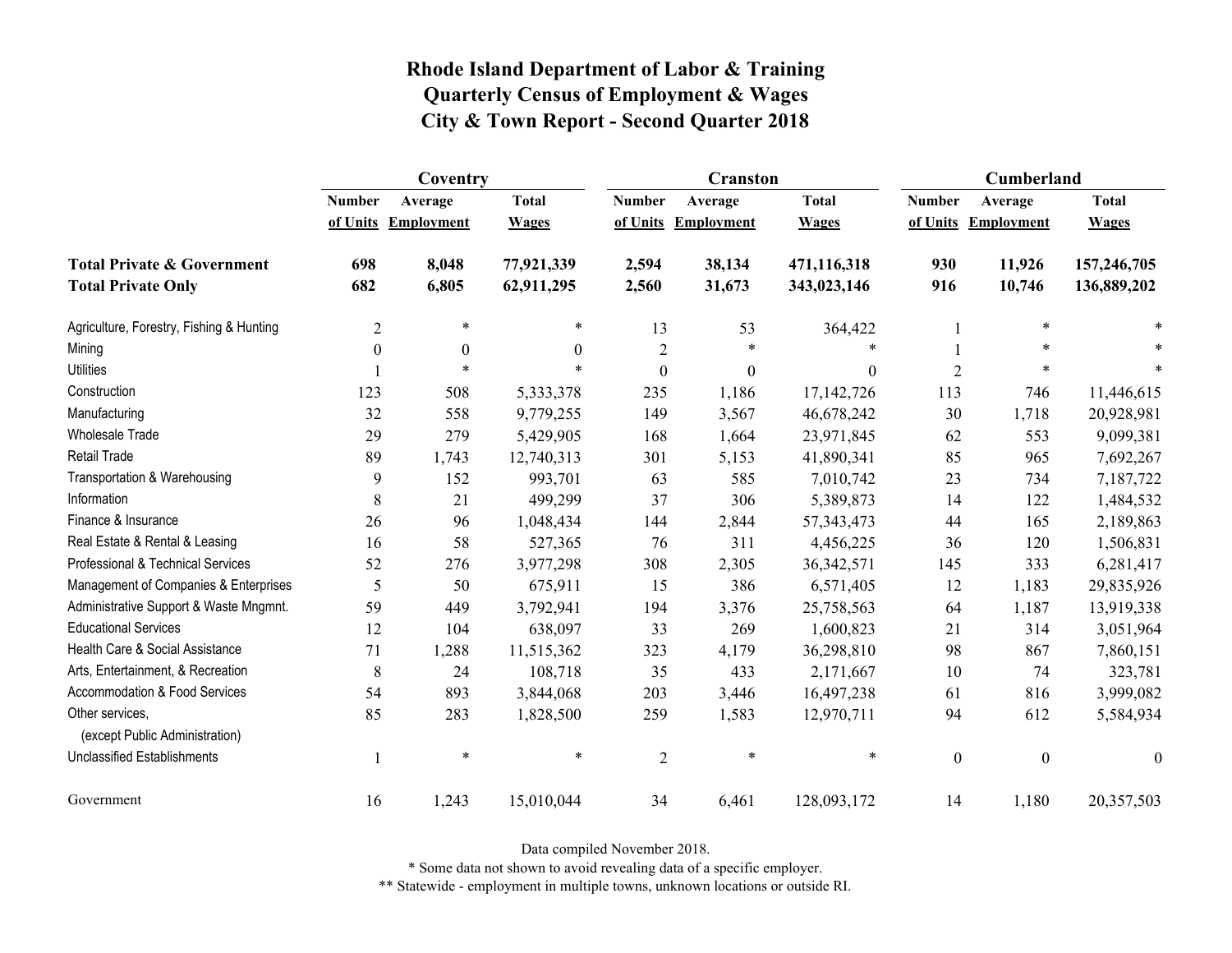|                                                   | <b>East Greenwich</b> |                     |                  |                  | <b>East Providence</b> |                  | <b>Exeter</b>    |                     |              |
|---------------------------------------------------|-----------------------|---------------------|------------------|------------------|------------------------|------------------|------------------|---------------------|--------------|
|                                                   | <b>Number</b>         | Average             | <b>Total</b>     | <b>Number</b>    | Average                | <b>Total</b>     | <b>Number</b>    | Average             | <b>Total</b> |
|                                                   |                       | of Units Employment | <b>Wages</b>     |                  | of Units Employment    | <b>Wages</b>     |                  | of Units Employment | <b>Wages</b> |
| <b>Total Private &amp; Government</b>             | 807                   | 8,457               | 92,664,091       | 1,483            | 22,405                 | 255, 195, 527    | 192              | 1,531               | 15,539,474   |
| <b>Total Private Only</b>                         | 793                   | 7,717               | 82,879,925       | 1,466            | 20,532                 | 231,241,656      | 187              | 1,435               | 14,521,060   |
| Agriculture, Forestry, Fishing & Hunting          | $\overline{2}$        | $\ast$              | $\ast$           | $\mathbf{0}$     | $\boldsymbol{0}$       | 0                | 6                | 46                  | 360,740      |
| Mining                                            | $\boldsymbol{0}$      | $\boldsymbol{0}$    | $\theta$         | $\boldsymbol{0}$ | $\boldsymbol{0}$       | $\theta$         | $\boldsymbol{0}$ | $\theta$            | $\Omega$     |
| <b>Utilities</b>                                  | $\overline{2}$        | $\ast$              |                  | $\theta$         | $\theta$               | 0                | $\boldsymbol{0}$ | $\theta$            | $\theta$     |
| Construction                                      | 44                    | 193                 | 2,735,907        | 177              | 907                    | 13,852,296       | 39               | 117                 | 1,421,930    |
| Manufacturing                                     | 19                    | 269                 | 4,246,181        | 88               | 2,323                  | 29,047,421       | 8                | 41                  | 593,708      |
| <b>Wholesale Trade</b>                            | 45                    | 171                 | 4,245,429        | 85               | 1,164                  | 15,961,742       | 11               | 35                  | 400,735      |
| <b>Retail Trade</b>                               | 62                    | 921                 | 7,614,515        | 128              | 1,839                  | 16,201,901       | 13               | 92                  | 809,154      |
| Transportation & Warehousing                      | 6                     | 83                  | 537,686          | 27               | 373                    | 2,697,570        | 5                | 113                 | 716,902      |
| Information                                       | 16                    | 60                  | 1,985,781        | 14               | 326                    | 5,461,105        | 3                | 9                   | 54,267       |
| Finance & Insurance                               | 55                    | 335                 | 6,080,023        | 106              | 2,836                  | 36,595,457       | 4                | 7                   | 64,300       |
| Real Estate & Rental & Leasing                    | 30                    | 50                  | 552,780          | 47               | 217                    | 2,422,952        | 8                | 10                  | 245,031      |
| Professional & Technical Services                 | 160                   | 760                 | 12,608,007       | 208              | 1,182                  | 19,533,580       | 19               | 302                 | 4,503,212    |
| Management of Companies & Enterprises             | 8                     | 217                 | 4,671,368        | 12               | 284                    | 10,458,063       |                  | $\ast$              | $\ast$       |
| Administrative Support & Waste Mngmnt.            | 47                    | 315                 | 2,767,000        | 112              | 1,187                  | 10,449,782       | 22               | 152                 | 1,970,147    |
| <b>Educational Services</b>                       | 13                    | 744                 | 7,735,059        | 25               | 418                    | 4,722,895        | $\overline{2}$   | $\ast$              |              |
| Health Care & Social Assistance                   | 127                   | 1,698               | 16,620,960       | 167              | 4,750                  | 47, 377, 254     | 12               | 225                 | 1,728,132    |
| Arts, Entertainment, & Recreation                 | 9                     | 89                  | 400,229          | 29               | 638                    | 3,457,067        | 6                | 45                  | 321,221      |
| <b>Accommodation &amp; Food Services</b>          | 77                    | 1,565               | 7,515,552        | 113              | 1,686                  | 7,587,561        | 16               | 187                 | 947,392      |
| Other services,<br>(except Public Administration) | 71                    | 320                 | 2,243,387        | 128              | 686                    | 5,415,010        | 12               | 41                  | 353,356      |
| <b>Unclassified Establishments</b>                | $\boldsymbol{0}$      | $\boldsymbol{0}$    | $\boldsymbol{0}$ | $\boldsymbol{0}$ | $\boldsymbol{0}$       | $\boldsymbol{0}$ | $\boldsymbol{0}$ | $\boldsymbol{0}$    | $\theta$     |
| Government                                        | 14                    | 644                 | 9,784,166        | 17               | 1,589                  | 23,953,871       | 5                | 96                  | 1,018,414    |

Data compiled November 2018.

\* Some data not shown to avoid revealing data of a specific employer.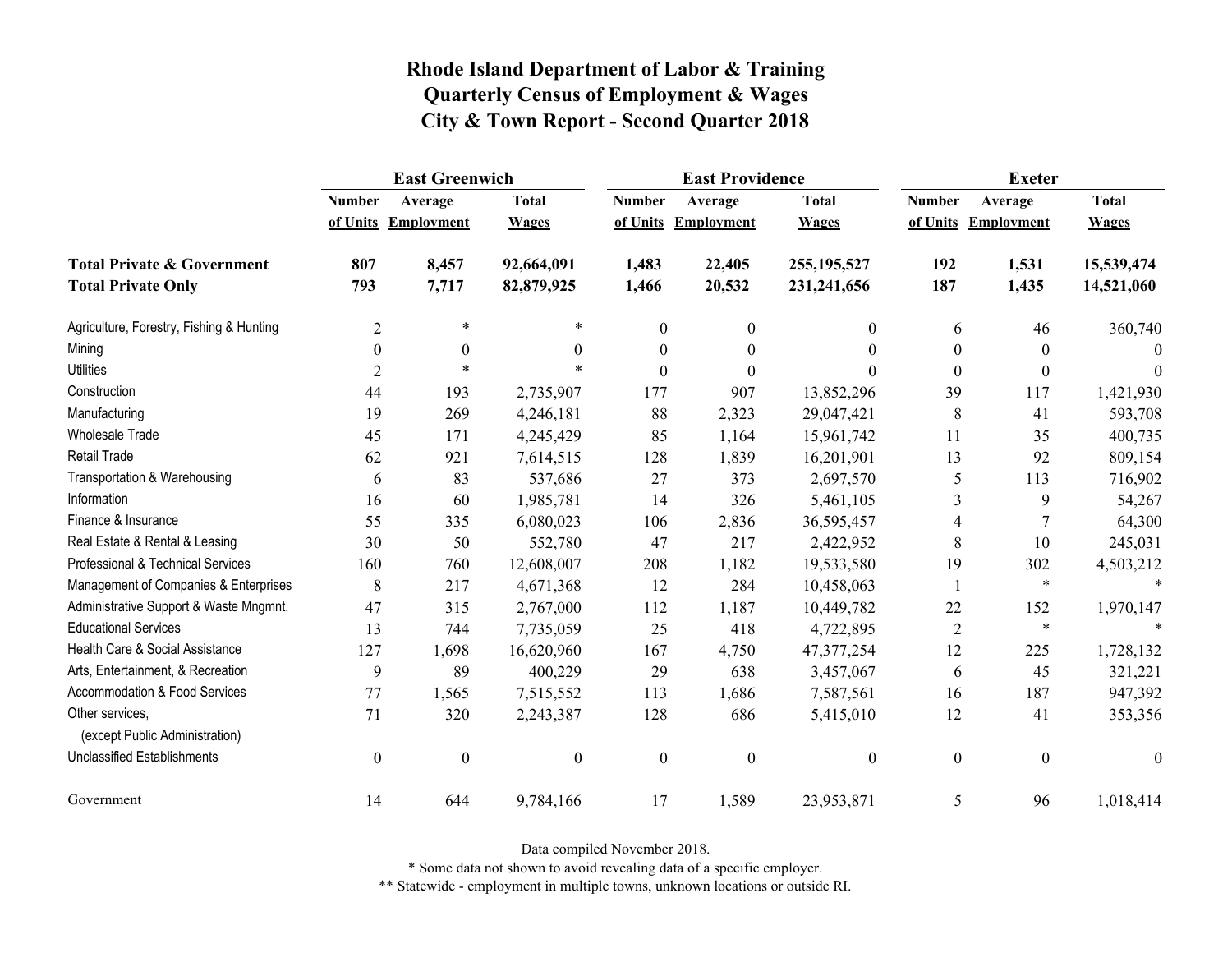|                                                   | Foster         |                     |              |                  | Glocester                |                  | Hopkinton        |                     |              |  |
|---------------------------------------------------|----------------|---------------------|--------------|------------------|--------------------------|------------------|------------------|---------------------|--------------|--|
|                                                   | <b>Number</b>  | Average             | <b>Total</b> | <b>Number</b>    | Average                  | <b>Total</b>     | <b>Number</b>    | Average             | <b>Total</b> |  |
|                                                   |                | of Units Employment | <b>Wages</b> |                  | of Units Employment      | <b>Wages</b>     |                  | of Units Employment | <b>Wages</b> |  |
| <b>Total Private &amp; Government</b>             | 99             | 458                 | 4,328,622    | 212              | 1,573                    | 16,806,524       | 209              | 1,250               | 14,647,241   |  |
| <b>Total Private Only</b>                         | 93             | 356                 | 2,839,928    | 195              | 1,095                    | 9,082,969        | 197              | 1,132               | 13,258,971   |  |
| Agriculture, Forestry, Fishing & Hunting          | 2              | *                   | *            | $\overline{2}$   | 米                        | *                | 6                | 7                   | 24,691       |  |
| Mining                                            | $\theta$       | $\theta$            | 0            | $\theta$         | $\theta$                 | $\theta$         |                  |                     |              |  |
| <b>Utilities</b>                                  | $\theta$       | $\boldsymbol{0}$    | $\Omega$     | $\Omega$         | $\theta$                 | $\theta$         | $\boldsymbol{0}$ | 0                   | $\theta$     |  |
| Construction                                      | 21             | 43                  | 455,125      | 57               | 140                      | 1,511,859        | 57               | 169                 | 2,128,022    |  |
| Manufacturing                                     | $\overline{2}$ | *                   | $\ast$       | 3                | 31                       | 326,736          | 18               | 345                 | 6,050,522    |  |
| <b>Wholesale Trade</b>                            | 5              | 8                   | 171,360      | 5                | $\overline{\mathcal{A}}$ | 72,925           | 8                | 22                  | 589,646      |  |
| Retail Trade                                      | 9              | 38                  | 180,191      | 19               | 188                      | 1,091,535        | 18               | 111                 | 812,727      |  |
| Transportation & Warehousing                      |                | 38                  | 283,615      | 6                | 66                       | 562,836          | $\boldsymbol{0}$ | $\boldsymbol{0}$    | $\theta$     |  |
| Information                                       | 3              | 20                  | 342,348      | 4                | 23                       | 113,591          | 3                | 17                  | 49,803       |  |
| Finance & Insurance                               |                | $\ast$              | $\ast$       | 8                | 24                       | 258,510          | 5                | 6                   | 97,379       |  |
| Real Estate & Rental & Leasing                    |                | $\ast$              | *            | 4                | 7                        | 56,379           | 2                | $\ast$              |              |  |
| Professional & Technical Services                 | 11             | 19                  | 143,135      | 15               | 80                       | 1,542,322        | 14               | 29                  | 496,594      |  |
| Management of Companies & Enterprises             | $\overline{2}$ | $\ast$              | $\ast$       | $\theta$         | $\boldsymbol{0}$         | $\mathbf{0}$     |                  | $\ast$              |              |  |
| Administrative Support & Waste Mngmnt.            | 11             | 18                  | 158,564      | 14               | 53                       | 444,249          | 18               | 34                  | 306,849      |  |
| <b>Educational Services</b>                       | $\theta$       | $\boldsymbol{0}$    | $\Omega$     | $\overline{2}$   | $\ast$                   | $\ast$           | 1                | $\ast$              |              |  |
| Health Care & Social Assistance                   |                | 47                  | 466,621      | 19               | 233                      | 1,673,678        | 19               | 176                 | 1,548,771    |  |
| Arts, Entertainment, & Recreation                 | 2              | $\ast$              | $\ast$       | 3                | 22                       | 167,421          | 4                | 56                  | 199,118      |  |
| Accommodation & Food Services                     | 6              | 35                  | 127,811      | 20               | 180                      | 737,756          | 9                | 109                 | 530,799      |  |
| Other services,<br>(except Public Administration) | 5              | 10                  | 30,919       | 14               | 37                       | 426,309          | 13               | 33                  | 209,194      |  |
| <b>Unclassified Establishments</b>                |                | $\ast$              | $\ast$       |                  |                          |                  |                  |                     |              |  |
|                                                   |                |                     |              | $\boldsymbol{0}$ | $\mathbf{0}$             | $\boldsymbol{0}$ | $\boldsymbol{0}$ | $\boldsymbol{0}$    | $\mathbf{0}$ |  |
| Government                                        | 6              | 102                 | 1,488,694    | 17               | 478                      | 7,723,555        | 12               | 118                 | 1,388,270    |  |

Data compiled November 2018.

\* Some data not shown to avoid revealing data of a specific employer.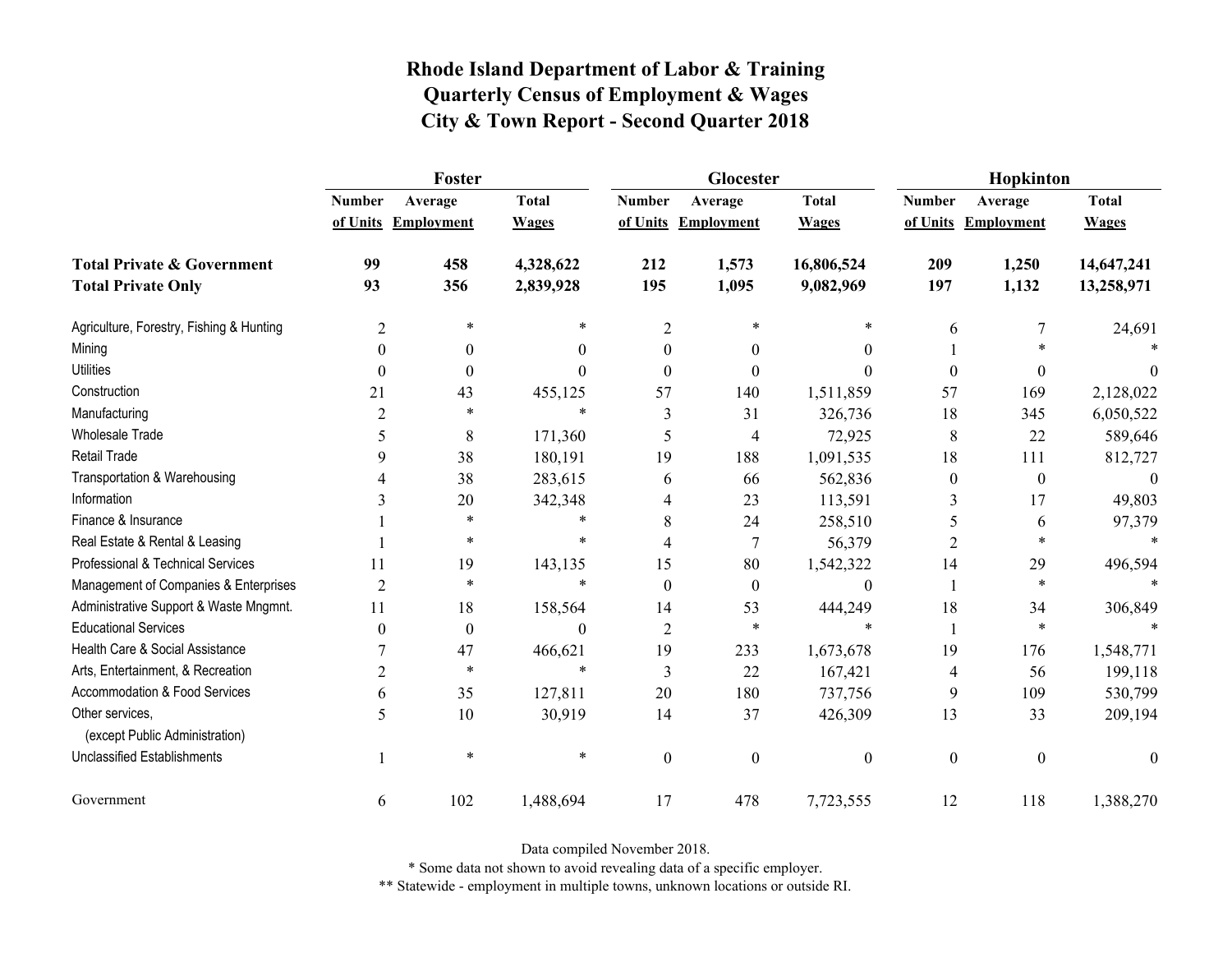|                                                   | Jamestown      |                     |                  |                  | <b>Johnston</b>   |                  | Lincoln        |                     |              |
|---------------------------------------------------|----------------|---------------------|------------------|------------------|-------------------|------------------|----------------|---------------------|--------------|
|                                                   | <b>Number</b>  | Average             | <b>Total</b>     | <b>Number</b>    | Average           | <b>Total</b>     | <b>Number</b>  | Average             | <b>Total</b> |
|                                                   |                | of Units Employment | <b>Wages</b>     | of Units         | <b>Employment</b> | <b>Wages</b>     |                | of Units Employment | <b>Wages</b> |
| <b>Total Private &amp; Government</b>             | 224            | 1,310               | 13,374,597       | 1,104            | 13,779            | 167,624,983      | 777            | 15,478              | 193,868,495  |
| <b>Total Private Only</b>                         | 209            | 955                 | 9,312,301        | 1,091            | 12,601            | 147,302,596      | 756            | 14,450              | 177,512,237  |
| Agriculture, Forestry, Fishing & Hunting          | $\overline{4}$ | 18                  | 74,919           | $\overline{7}$   | 61                | 254,262          | $\overline{2}$ | $\ast$              |              |
| Mining                                            | $\theta$       | $\theta$            | $\mathbf{0}$     |                  | $\ast$            | $\ast$           | $\overline{0}$ | $\theta$            | 0            |
| <b>Utilities</b>                                  | $\theta$       | $\boldsymbol{0}$    | $\boldsymbol{0}$ | $\overline{2}$   | $\ast$            | $\ast$           | 3              | 56                  | 1,746,301    |
| Construction                                      | 24             | 52                  | 537,134          | 169              | 920               | 13,477,824       | 97             | 857                 | 13,274,542   |
| Manufacturing                                     | 4              | 11                  | 90,968           | 70               | 854               | 8,310,818        | 41             | 1,919               | 25,087,084   |
| <b>Wholesale Trade</b>                            | 17             | 45                  | 1,267,219        | 42               | 275               | 4,500,714        | 60             | 518                 | 7,824,303    |
| Retail Trade                                      | 12             | 90                  | 500,788          | 142              | 1,671             | 13,080,533       | 56             | 907                 | 9,918,302    |
| Transportation & Warehousing                      | 5              | 5                   | 48,049           | 35               | 475               | 4,962,250        | 18             | 442                 | 4,987,113    |
| Information                                       | 5              | 13                  | 157,196          | 8                | 338               | 9,618,135        | 11             | 204                 | 1,973,574    |
| Finance & Insurance                               | 8              | 12                  | 245,806          | 25               | 1,478             | 34,821,541       | 28             | 2,604               | 39,651,700   |
| Real Estate & Rental & Leasing                    | 8              | 25                  | 242,484          | 41               | 320               | 3,937,610        | 22             | 47                  | 569,564      |
| Professional & Technical Services                 | 48             | 142                 | 2,435,116        | 80               | 212               | 2,480,623        | 120            | 707                 | 13,537,143   |
| Management of Companies & Enterprises             | $\theta$       | $\boldsymbol{0}$    | $\boldsymbol{0}$ | $\overline{4}$   | 27                | 489,665          | 9              | 524                 | 10,511,118   |
| Administrative Support & Waste Mngmnt.            | 16             | 78                  | 787,899          | 122              | 1,741             | 17,821,340       | 61             | 752                 | 5,955,982    |
| <b>Educational Services</b>                       | $\theta$       | $\boldsymbol{0}$    | $\boldsymbol{0}$ | 10               | 73                | 393,672          | 13             | 191                 | 3,180,209    |
| Health Care & Social Assistance                   | 14             | 90                  | 531,529          | 132              | 2,152             | 21,227,031       | 87             | 1,261               | 11,876,941   |
| Arts, Entertainment, & Recreation                 | 9              | 132                 | 765,531          | $\overline{7}$   | 70                | 490,046          | 13             | 2,250               | 20,520,617   |
| Accommodation & Food Services                     | 13             | 167                 | 842,789          | 97               | 1,355             | 5,822,983        | 50             | 862                 | 4,286,812    |
| Other services,<br>(except Public Administration) | 22             | 75                  | 784,874          | 97               | 523               | 4,111,461        | 64             | 345                 | 2,550,290    |
| <b>Unclassified Establishments</b>                | $\mathbf{0}$   | $\boldsymbol{0}$    | $\boldsymbol{0}$ | $\boldsymbol{0}$ | $\boldsymbol{0}$  | $\boldsymbol{0}$ |                | $\ast$              |              |
| Government                                        | 15             | 355                 | 4,062,296        | 13               | 1,178             | 20,322,387       | 21             | 1,028               | 16,356,258   |

Data compiled November 2018.

\* Some data not shown to avoid revealing data of a specific employer.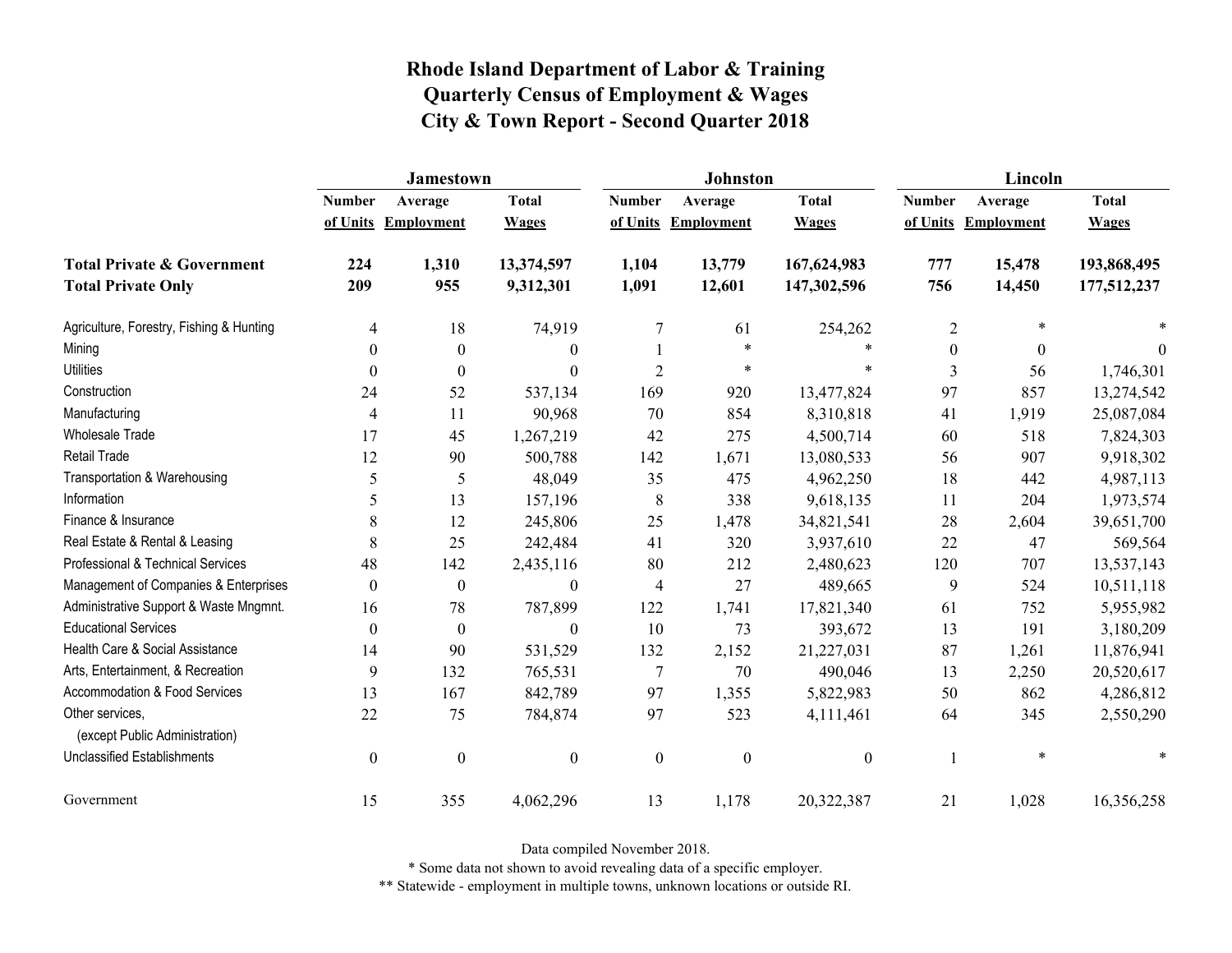|                                                   | <b>Little Compton</b> |                     |                  |               | <b>Middletown</b>   |              | Narragansett     |                     |              |
|---------------------------------------------------|-----------------------|---------------------|------------------|---------------|---------------------|--------------|------------------|---------------------|--------------|
|                                                   | <b>Number</b>         | Average             | <b>Total</b>     | <b>Number</b> | Average             | <b>Total</b> | <b>Number</b>    | Average             | <b>Total</b> |
|                                                   |                       | of Units Employment | <b>Wages</b>     |               | of Units Employment | <b>Wages</b> |                  | of Units Employment | <b>Wages</b> |
| <b>Total Private &amp; Government</b>             | 145                   | 788                 | 7,128,386        | 722           | 11,506              | 138,170,287  | 487              | 4,951               | 51,506,390   |
| <b>Total Private Only</b>                         | 139                   | 651                 | 5,300,792        | 710           | 10,836              | 127,021,765  | 469              | 3,966               | 34,828,966   |
| Agriculture, Forestry, Fishing & Hunting          | 9                     | 53                  | 293,923          | 5             | 100                 | 696,346      | 7                | 27                  | 299,109      |
| Mining                                            | $\boldsymbol{0}$      | $\boldsymbol{0}$    | $\theta$         |               | $\ast$              |              | $\boldsymbol{0}$ | $\boldsymbol{0}$    | $\Omega$     |
| <b>Utilities</b>                                  | $\theta$              | $\theta$            | $\Omega$         |               | $\ast$              | $\ast$       | $\boldsymbol{0}$ | $\theta$            | $\theta$     |
| Construction                                      | 28                    | 130                 | 1,402,978        | 71            | 470                 | 6,282,857    | 46               | 159                 | 1,808,659    |
| Manufacturing                                     | $\overline{2}$        | $\ast$              | $\ast$           | 13            | 443                 | 8,100,668    | 11               | 324                 | 4,327,504    |
| <b>Wholesale Trade</b>                            | 5                     | 10                  | 240,457          | 21            | 116                 | 1,422,327    | 24               | 85                  | 989,630      |
| <b>Retail Trade</b>                               | 7                     | 29                  | 157,143          | 87            | 1,479               | 12,289,298   | 48               | 660                 | 4,406,305    |
| Transportation & Warehousing                      | $\overline{2}$        | $\ast$              | $\ast$           | 12            | 177                 | 2,407,908    | 10               | 109                 | 920,285      |
| Information                                       | $\theta$              | $\boldsymbol{0}$    | $\theta$         | 14            | 96                  | 2,172,025    | 10               | 14                  | 535,390      |
| Finance & Insurance                               | $\overline{2}$        | $\ast$              | $\ast$           | 35            | 650                 | 10,928,134   | 21               | 63                  | 1,065,139    |
| Real Estate & Rental & Leasing                    | $\overline{2}$        | $\ast$              | $\ast$           | 31            | 102                 | 1,107,557    | 24               | 141                 | 1,420,901    |
| Professional & Technical Services                 | 17                    | 26                  | 372,746          | 107           | 2,538               | 44,389,103   | 60               | 123                 | 2,263,228    |
| Management of Companies & Enterprises             | $\boldsymbol{0}$      | $\boldsymbol{0}$    | $\boldsymbol{0}$ | 8             | 338                 | 5,672,898    | 4                | $\overline{2}$      | 2,654,622    |
| Administrative Support & Waste Mngmnt.            | 21                    | 57                  | 442,020          | 53            | 307                 | 2,709,122    | 28               | 116                 | 1,131,234    |
| <b>Educational Services</b>                       | $\overline{2}$        | $\ast$              | $\ast$           | 11            | 228                 | 2,592,315    | 9                | 9                   | 89,485       |
| Health Care & Social Assistance                   | 5                     | 37                  | 182,916          | 75            | 1,310               | 11,676,903   | 37               | 407                 | 4,118,603    |
| Arts, Entertainment, & Recreation                 | $\overline{7}$        | 60                  | 458,548          | 18            | 190                 | 1,218,609    | 9                | 175                 | 1,277,154    |
| <b>Accommodation &amp; Food Services</b>          | 11                    | 74                  | 275,399          | 89            | 1,806               | 9,945,103    | 75               | 1,329               | 6,054,837    |
| Other services,<br>(except Public Administration) | 18                    | 90                  | 549,201          | 57            | 465                 | 2,732,883    | 46               | 223                 | 1,466,881    |
| <b>Unclassified Establishments</b>                |                       | $\ast$              | $\ast$           |               | $\ast$              | $\ast$       | $\boldsymbol{0}$ | $\boldsymbol{0}$    | $\theta$     |
| Government                                        | 6                     | 137                 | 1,827,594        | 12            | 670                 | 11,148,522   | 18               | 985                 | 16,677,424   |

Data compiled November 2018.

\* Some data not shown to avoid revealing data of a specific employer.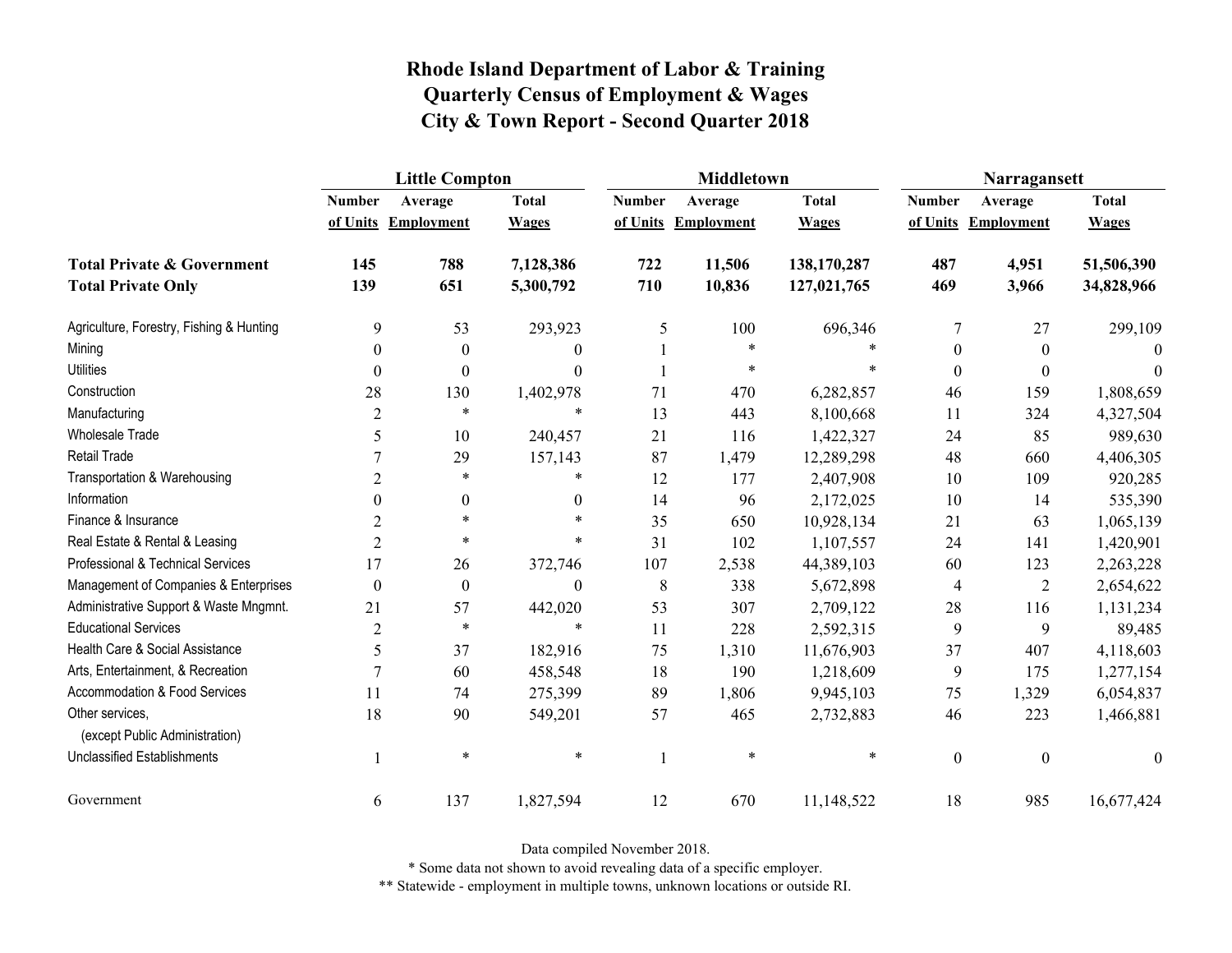|                                                   | <b>Newport</b>   |                     |                  |                  | <b>New Shoreham</b> |                  | <b>North Kingstown</b> |                     |              |
|---------------------------------------------------|------------------|---------------------|------------------|------------------|---------------------|------------------|------------------------|---------------------|--------------|
|                                                   | <b>Number</b>    | Average             | <b>Total</b>     | <b>Number</b>    | Average             | <b>Total</b>     | <b>Number</b>          | Average             | <b>Total</b> |
|                                                   |                  | of Units Employment | <b>Wages</b>     |                  | of Units Employment | <b>Wages</b>     |                        | of Units Employment | <b>Wages</b> |
| <b>Total Private &amp; Government</b>             | 1,333            | 18,659              | 254,515,425      | 224              | 996                 | 8,104,001        | 1,022                  | 17,709              | 232,078,878  |
| <b>Total Private Only</b>                         | 1,297            | 12,782              | 118,215,370      | 209              | 861                 | 6,707,732        | 1,001                  | 16,369              | 205,519,885  |
| Agriculture, Forestry, Fishing & Hunting          | 4                | $\ast$              | $\ast$           | 3                | $\overline{2}$      | 4,700            | 12                     | 94                  | 2,028,474    |
| Mining                                            | $\Omega$         | $\theta$            | 0                | $\theta$         | $\boldsymbol{0}$    | $\boldsymbol{0}$ | $\theta$               | $\theta$            |              |
| <b>Utilities</b>                                  |                  | $\ast$              | $\star$          |                  | $\ast$              | $\ast$           |                        | $\ast$              |              |
| Construction                                      | 84               | 325                 | 4,489,184        | 31               | 60                  | 776,246          | 94                     | 473                 | 7,487,962    |
| Manufacturing                                     | 28               | 205                 | 2,326,316        |                  | 11                  | 77,307           | 66                     | 7,108               | 107,765,715  |
| <b>Wholesale Trade</b>                            | 50               | 150                 | 2,232,157        |                  | $\ast$              | $\ast$           | 84                     | 556                 | 10,215,769   |
| <b>Retail Trade</b>                               | 210              | 1,509               | 10,079,990       | 33               | 87                  | 691,951          | 95                     | 1,913               | 14,785,433   |
| Transportation & Warehousing                      | 35               | 225                 | 1,983,576        | 5                | 14                  | 63,005           | 38                     | 471                 | 5,669,429    |
| Information                                       | 20               | 133                 | 1,721,707        | $\overline{2}$   | $\ast$              | $\ast$           | 16                     | 63                  | 1,978,404    |
| Finance & Insurance                               | 48               | 224                 | 5,686,529        |                  | $\ast$              | *                | 44                     | 345                 | 5,703,565    |
| Real Estate & Rental & Leasing                    | 53               | 376                 | 4,001,144        | 15               | 50                  | 326,215          | 22                     | 86                  | 1,168,802    |
| Professional & Technical Services                 | 177              | 517                 | 9,046,888        | 5                | 19                  | 129,079          | 151                    | 405                 | 7,182,766    |
| Management of Companies & Enterprises             | 7                | 134                 | 898,130          |                  | $\ast$              | $\ast$           | 20                     | 749                 | 9,606,330    |
| Administrative Support & Waste Mngmnt.            | 107              | 405                 | 3,997,692        | 15               | 41                  | 312,958          | 70                     | 520                 | 4,715,975    |
| <b>Educational Services</b>                       | 15               | 630                 | 9,579,463        |                  | $\ast$              | $\ast$           | 16                     | 124                 | 939,179      |
| Health Care & Social Assistance                   | 78               | 1,639               | 17, 131, 704     | $\overline{4}$   | 15                  | 201,580          | 90                     | 1,669               | 14,948,452   |
| Arts, Entertainment, & Recreation                 | 46               | 1,030               | 8,397,819        | 13               | 30                  | 293,251          | 32                     | 311                 | 2,055,087    |
| Accommodation & Food Services                     | 181              | 4,531               | 29,701,539       | 60               | 494                 | 3,367,981        | 60                     | 976                 | 4,015,876    |
| Other services,<br>(except Public Administration) | 153              | 730                 | 6,725,983        | 11               | 19                  | 135,116          | 88                     | 447                 | 3,125,699    |
| <b>Unclassified Establishments</b>                | $\boldsymbol{0}$ | $\boldsymbol{0}$    | $\boldsymbol{0}$ | $\boldsymbol{0}$ | $\boldsymbol{0}$    | $\boldsymbol{0}$ | $\overline{2}$         | $\ast$              | $\ast$       |
| Government                                        | 36               | 5,877               | 136,300,055      | 15               | 135                 | 1,396,269        | 21                     | 1,340               | 26,558,993   |

Data compiled November 2018.

\* Some data not shown to avoid revealing data of a specific employer.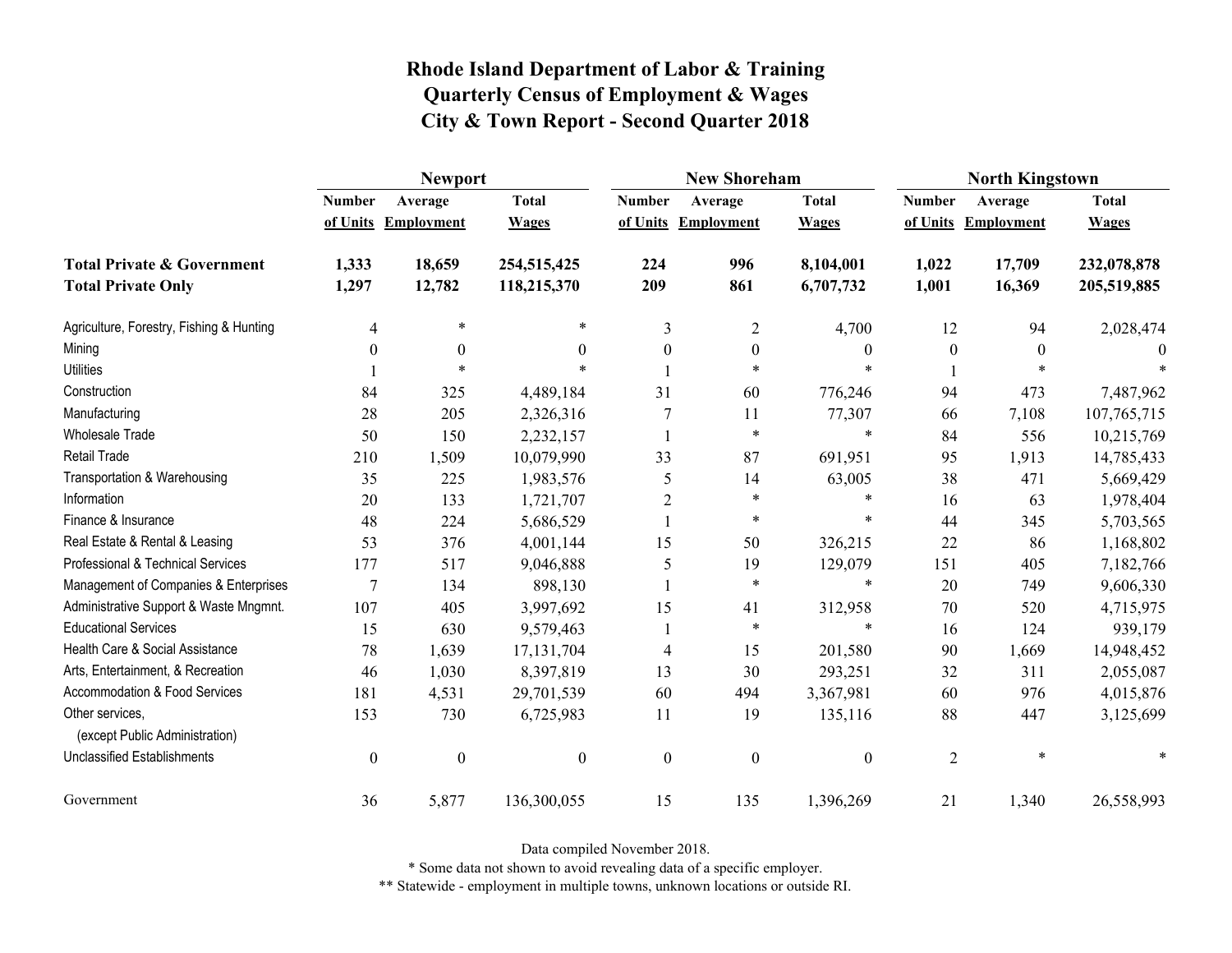|                                                   | <b>North Providence</b> |                     |                  |                  | <b>North Smithfield</b> |                  | Pawtucket        |                     |              |  |
|---------------------------------------------------|-------------------------|---------------------|------------------|------------------|-------------------------|------------------|------------------|---------------------|--------------|--|
|                                                   | <b>Number</b>           | Average             | <b>Total</b>     | <b>Number</b>    | Average                 | <b>Total</b>     | <b>Number</b>    | Average             | <b>Total</b> |  |
|                                                   |                         | of Units Employment | <b>Wages</b>     |                  | of Units Employment     | <b>Wages</b>     |                  | of Units Employment | <b>Wages</b> |  |
| <b>Total Private &amp; Government</b>             | 696                     | 7,015               | 65,647,612       | 408              | 5,100                   | 54,110,097       | 1,603            | 22,373              | 265,402,776  |  |
| <b>Total Private Only</b>                         | 686                     | 6,113               | 53,636,652       | 399              | 4,714                   | 46,401,991       | 1,580            | 20,101              | 227,815,619  |  |
| Agriculture, Forestry, Fishing & Hunting          | $\boldsymbol{0}$        | $\boldsymbol{0}$    | $\mathbf{0}$     | 4                | $\ast$                  | *                | $\boldsymbol{0}$ | $\mathbf{0}$        | $\theta$     |  |
| Mining                                            |                         | $\ast$              |                  | $\overline{2}$   | *                       | $\ast$           | $\theta$         | $\theta$            | $\Omega$     |  |
| <b>Utilities</b>                                  | $\theta$                | $\theta$            | $\theta$         | $\boldsymbol{0}$ | $\boldsymbol{0}$        | $\theta$         | 3                | 70                  | 1,139,932    |  |
| Construction                                      | 71                      | 214                 | 2,792,649        | 67               | 233                     | 2,515,805        | 146              | 1,002               | 14,677,270   |  |
| Manufacturing                                     | 26                      | 215                 | 2,129,243        | 20               | 510                     | 5,594,429        | 132              | 3,577               | 42,732,990   |  |
| Wholesale Trade                                   | 25                      | 85                  | 1,398,683        | 25               | 185                     | 2,572,149        | 78               | 559                 | 6,968,398    |  |
| Retail Trade                                      | 86                      | 960                 | 6,696,563        | 42               | 1,211                   | 9,325,651        | 180              | 1,498               | 11,334,606   |  |
| Transportation & Warehousing                      | 20                      | 124                 | 1,167,855        | 11               | 377                     | 3,962,499        | 69               | 582                 | 6,232,518    |  |
| Information                                       | 9                       | 16                  | 164,659          | 4                | 12                      | 129,711          | 22               | 48                  | 762,829      |  |
| Finance & Insurance                               | 26                      | 121                 | 1,706,403        | 17               | 63                      | 1,009,860        | 48               | 594                 | 9,136,629    |  |
| Real Estate & Rental & Leasing                    | 34                      | 123                 | 1,078,987        | 11               | 26                      | 182,216          | 46               | 227                 | 2,164,161    |  |
| Professional & Technical Services                 | 63                      | 205                 | 2,829,028        | 49               | 262                     | 6,563,532        | 141              | 765                 | 12,336,668   |  |
| Management of Companies & Enterprises             | $\overline{4}$          | $\ast$              | $\ast$           | $\boldsymbol{0}$ | $\boldsymbol{0}$        | $\boldsymbol{0}$ | 11               | 1,410               | 38,917,719   |  |
| Administrative Support & Waste Mngmnt.            | 53                      | 722                 | 4,884,163        | 27               | 237                     | 2,977,400        | 118              | 2,369               | 19,977,488   |  |
| <b>Educational Services</b>                       | 9                       | 23                  | 118,241          | 4                | 4                       | 30,837           | 27               | 405                 | 3,866,413    |  |
| Health Care & Social Assistance                   | 110                     | 2,147               | 22,388,896       | 53               | 708                     | 5,964,152        | 226              | 3,486               | 30,570,890   |  |
| Arts, Entertainment, & Recreation                 | 5                       | 54                  | 258,685          | 6                | 73                      | 338,209          | 25               | 537                 | 10,078,696   |  |
| <b>Accommodation &amp; Food Services</b>          | 64                      | 721                 | 3,030,430        | 24               | 550                     | 2,406,235        | 144              | 1,779               | 8,585,817    |  |
| Other services,<br>(except Public Administration) | 80                      | 362                 | 2,711,277        | 33               | 202                     | 1,899,088        | 164              | 1,193               | 8,332,595    |  |
| <b>Unclassified Establishments</b>                | $\boldsymbol{0}$        | $\boldsymbol{0}$    | $\boldsymbol{0}$ | $\boldsymbol{0}$ | $\boldsymbol{0}$        | $\boldsymbol{0}$ | $\mathbf{0}$     | $\boldsymbol{0}$    | $\mathbf{0}$ |  |
| Government                                        | 10                      | 902                 | 12,010,960       | 9                | 386                     | 7,708,106        | 23               | 2,272               | 37,587,157   |  |

Data compiled November 2018.

\* Some data not shown to avoid revealing data of a specific employer.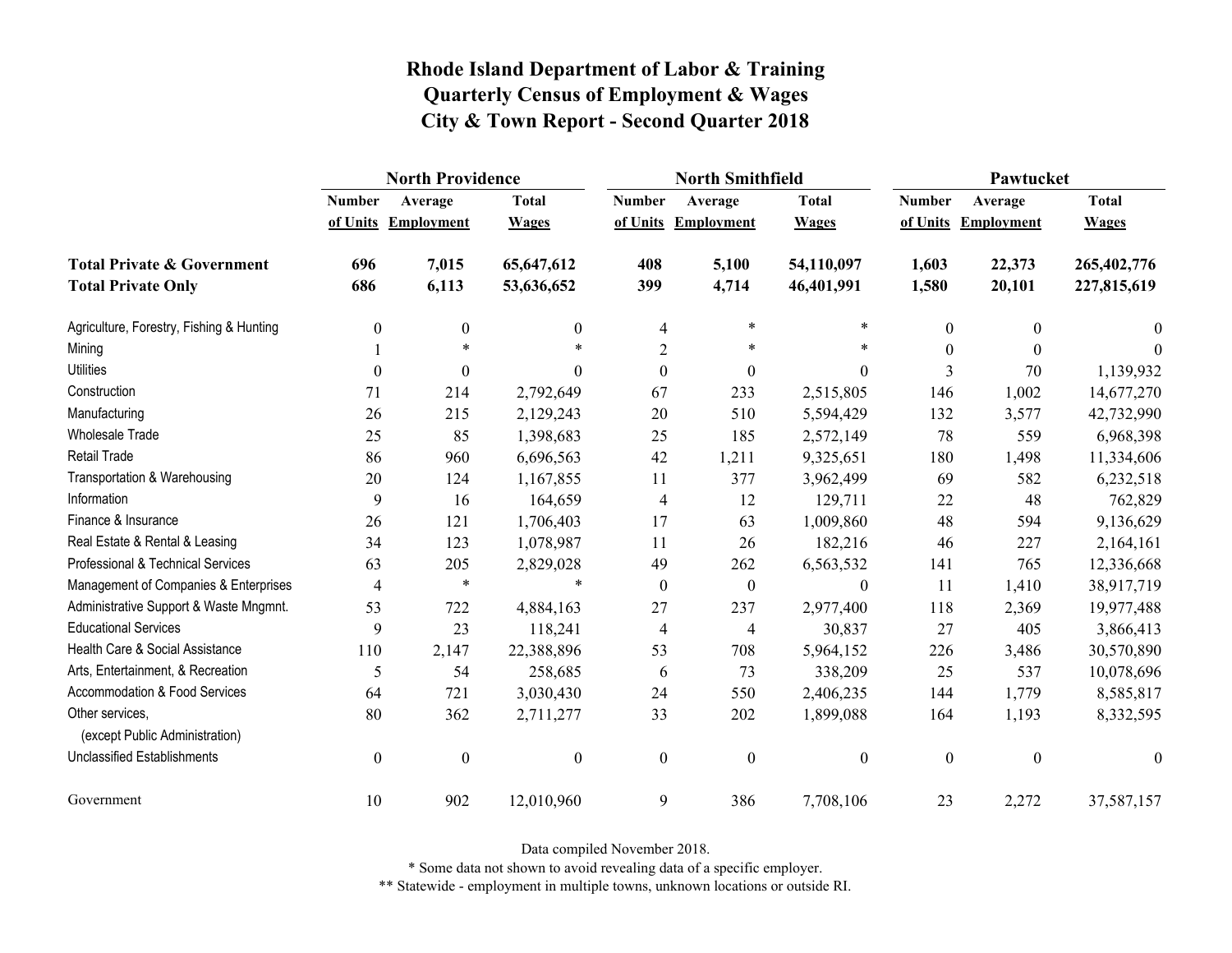|                                                   | Portsmouth       |                     |                  |               | Providence          |               | <b>Richmond</b>  |                     |                  |
|---------------------------------------------------|------------------|---------------------|------------------|---------------|---------------------|---------------|------------------|---------------------|------------------|
|                                                   | <b>Number</b>    | Average             | <b>Total</b>     | <b>Number</b> | Average             | <b>Total</b>  | <b>Number</b>    | Average             | <b>Total</b>     |
|                                                   |                  | of Units Employment | <b>Wages</b>     |               | of Units Employment | <b>Wages</b>  |                  | of Units Employment | <b>Wages</b>     |
| <b>Total Private &amp; Government</b>             | 572              | 6,208               | 84,260,660       | 5,949         | 114,136             | 1,665,965,092 | 161              | 2,117               | 22,614,474       |
| <b>Total Private Only</b>                         | 556              | 5,445               | 73,345,777       | 5,851         | 98,833              | 1,378,119,246 | 154              | 1,444               | 11,998,285       |
| Agriculture, Forestry, Fishing & Hunting          | 14               | 47                  | 324,974          | 3             | 29                  | 190,926       | 9                | 63                  | 696,788          |
| Mining                                            | 0                | $\boldsymbol{0}$    | $\boldsymbol{0}$ |               |                     |               |                  | $\ast$              | $\ast$           |
| <b>Utilities</b>                                  |                  | $\ast$              | $\ast$           | 8             | 501                 | 15,905,871    | $\theta$         | $\boldsymbol{0}$    | $\theta$         |
| Construction                                      | 73               | 377                 | 5,005,707        | 296           | 2,630               | 51,677,033    | 24               | 112                 | 1,286,936        |
| Manufacturing                                     | 19               | 1,411               | 31,395,669       | 214           | 3,547               | 41,482,081    | $\overline{4}$   | 92                  | 1,063,329        |
| <b>Wholesale Trade</b>                            | 29               | 116                 | 2,086,481        | 224           | 2,953               | 47,043,635    | 8                | 68                  | 1,114,202        |
| <b>Retail Trade</b>                               | 53               | 532                 | 4,798,207        | 646           | 7,008               | 46,176,444    | 21               | 286                 | 2,010,912        |
| Transportation & Warehousing                      | 9                | 97                  | 799,289          | 108           | 813                 | 7,640,956     | 3                | 121                 | 689,850          |
| Information                                       | 18               | 50                  | 1,238,420        | 137           | 1,717               | 25,773,754    |                  | $\ast$              | $\ast$           |
| Finance & Insurance                               | 22               | 161                 | 3,331,909        | 317           | 5,319               | 139,917,267   | 6                | 43                  | 456,737          |
| Real Estate & Rental & Leasing                    | 15               | 128                 | 1,149,683        | 205           | 1,657               | 19,248,716    | $\theta$         | $\mathbf{0}$        |                  |
| Professional & Technical Services                 | 72               | 134                 | 2,161,528        | 1,009         | 6,760               | 137,882,431   | 16               | 99                  | 1,278,604        |
| Management of Companies & Enterprises             | 5                | $\ast$              | $\ast$           | 54            | 3,140               | 84,252,829    | $\theta$         | $\boldsymbol{0}$    | $\Omega$         |
| Administrative Support & Waste Mngmnt.            | 43               | 318                 | 2,471,941        | 377           | 7,288               | 64,918,487    | 13               | 78                  | 744,515          |
| <b>Educational Services</b>                       | 18               | 309                 | 3,276,571        | 141           | 12,328              | 176,533,741   | $\boldsymbol{0}$ | $\mathbf{0}$        | $\Omega$         |
| Health Care & Social Assistance                   | 50               | 915                 | 9,282,262        | 737           | 27,807              | 415,812,028   | 11               | 56                  | 478,314          |
| Arts, Entertainment, & Recreation                 | 10               | 119                 | 1,065,860        | 70            | 1,111               | 7,332,677     | 6                | 112                 | 468,813          |
| Accommodation & Food Services                     | 45               | 532                 | 2,872,790        | 625           | 10,093              | 58,649,932    | 18               | 260                 | 1,056,214        |
| Other services,<br>(except Public Administration) | 60               | 190                 | 1,930,688        | 676           | 4,130               | 37,672,847    | 13               | 27                  | 159,243          |
| <b>Unclassified Establishments</b>                | $\boldsymbol{0}$ | $\boldsymbol{0}$    | $\boldsymbol{0}$ | 4             | $\overline{2}$      | 7,591         | $\boldsymbol{0}$ | $\boldsymbol{0}$    | $\boldsymbol{0}$ |
| Government                                        | 16               | 763                 | 10,914,883       | 98            | 15,303              | 287, 845, 846 | $\overline{7}$   | 673                 | 10,616,189       |

Data compiled November 2018.

\* Some data not shown to avoid revealing data of a specific employer.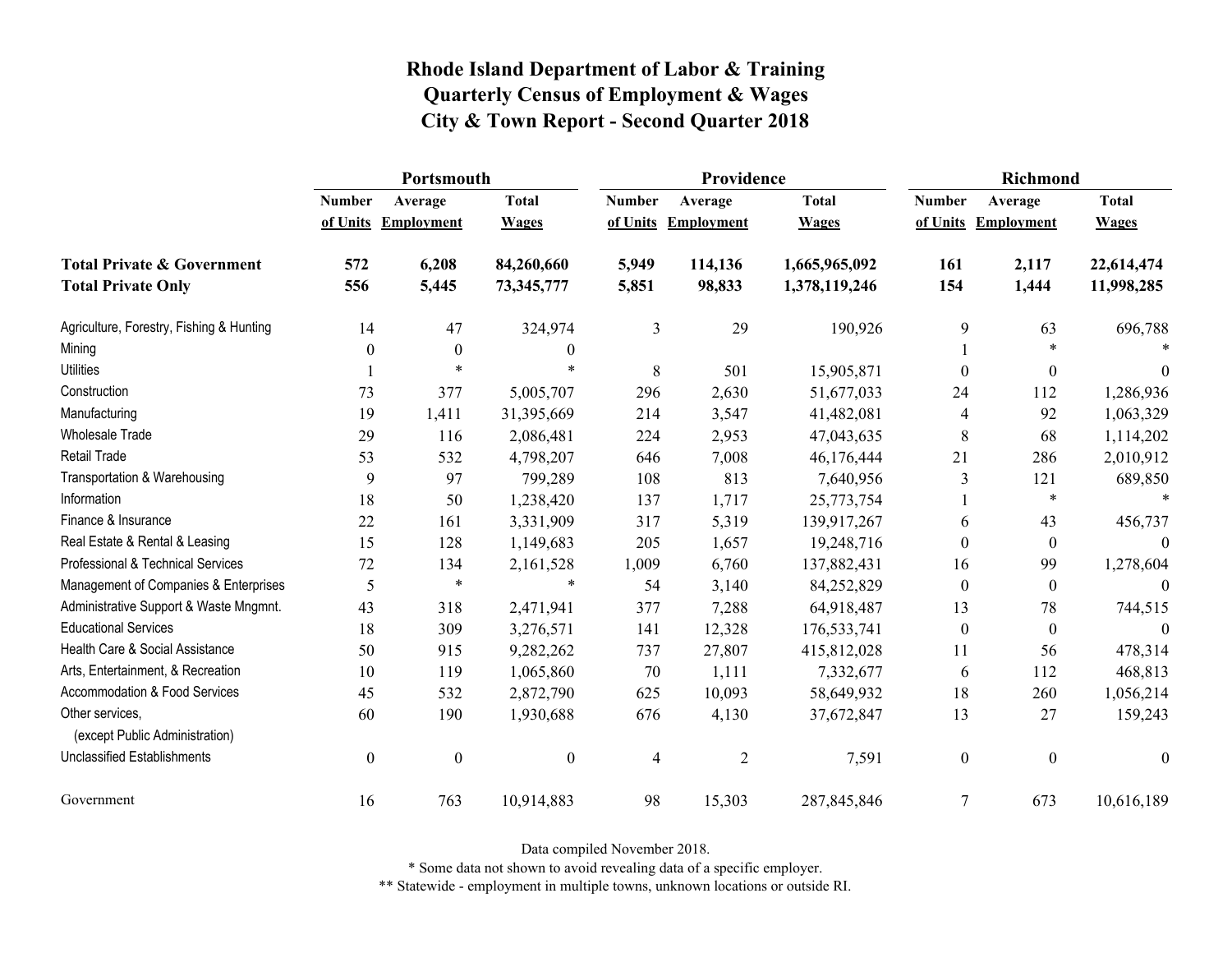|                                                   | <b>Scituate</b> |                     |                  |                  | <b>Smithfield</b> |                  | <b>South Kingstown</b> |                     |              |
|---------------------------------------------------|-----------------|---------------------|------------------|------------------|-------------------|------------------|------------------------|---------------------|--------------|
|                                                   | <b>Number</b>   | Average             | <b>Total</b>     | <b>Number</b>    | Average           | <b>Total</b>     | <b>Number</b>          | Average             | <b>Total</b> |
|                                                   |                 | of Units Employment | <b>Wages</b>     | of Units         | <b>Employment</b> | <b>Wages</b>     |                        | of Units Employment | <b>Wages</b> |
| <b>Total Private &amp; Government</b>             | 275             | 1,711               | 18,941,297       | 885              | 14,731            | 267,875,231      | 1,051                  | 14,107              | 175,530,977  |
| <b>Total Private Only</b>                         | 263             | 1,110               | 9,067,041        | 871              | 14,172            | 255,707,958      | 1,030                  | 10,184              | 114,423,736  |
| Agriculture, Forestry, Fishing & Hunting          | 9               | 30                  | 205,823          | 5                | 6                 | 40,263           | 21                     | 112                 | 951,469      |
| Mining                                            | 0               | $\theta$            | $\mathbf{0}$     |                  | $\ast$            | $\ast$           |                        | $\ast$              |              |
| <b>Utilities</b>                                  | 0               | $\boldsymbol{0}$    | $\boldsymbol{0}$ | $\boldsymbol{0}$ | $\boldsymbol{0}$  | $\boldsymbol{0}$ |                        | *                   |              |
| Construction                                      | 69              | 224                 | 2,484,633        | 121              | 1,003             | 16,268,852       | 132                    | 415                 | 4,927,461    |
| Manufacturing                                     | 9               | 12                  | 100,150          | 59               | 1,133             | 16,471,491       | 28                     | 546                 | 13,234,225   |
| Wholesale Trade                                   | 9               | 22                  | 245,590          | 46               | 699               | 12,302,302       | 51                     | 557                 | 11,543,866   |
| <b>Retail Trade</b>                               | 20              | 194                 | 1,368,369        | 103              | 1,799             | 12, 175, 227     | 107                    | 1,225               | 10,475,899   |
| Transportation & Warehousing                      | 13              | 48                  | 682,684          | 18               | 128               | 1,779,353        | 9                      | 143                 | 1,305,326    |
| Information                                       | 3               | 22                  | 115,902          | 6                | 162               | 2,775,152        | 24                     | 130                 | 2,191,743    |
| Finance & Insurance                               | 9               | 16                  | 176,403          | 49               | 3,209             | 129,148,414      | 37                     | 313                 | 5,076,227    |
| Real Estate & Rental & Leasing                    | 8               | 17                  | 159,038          | 23               | 103               | 2,328,057        | 28                     | 219                 | 1,335,370    |
| Professional & Technical Services                 | 26              | 88                  | 973,006          | 126              | 617               | 14,062,881       | 117                    | 394                 | 7,441,155    |
| Management of Companies & Enterprises             | $\theta$        | $\theta$            | $\boldsymbol{0}$ | $\overline{4}$   | $\ast$            | $\ast$           | 8                      | 38                  | 817,315      |
| Administrative Support & Waste Mngmnt.            | 20              | 43                  | 363,007          | 61               | 581               | 7,267,468        | 85                     | 364                 | 3,830,112    |
| <b>Educational Services</b>                       |                 | $\ast$              | $\ast$           | 10               | 886               | 13,723,973       | 20                     | 374                 | 3,446,776    |
| Health Care & Social Assistance                   | 28              | 123                 | 704,783          | 76               | 1,563             | 12,452,704       | 123                    | 2,934               | 32,544,602   |
| Arts, Entertainment, & Recreation                 | $\overline{2}$  | $\ast$              | $\ast$           | 15               | 73                | 515,760          | 31                     | 235                 | 1,409,374    |
| <b>Accommodation &amp; Food Services</b>          | 17              | 204                 | 939,574          | 80               | 1,529             | 7,931,370        | 104                    | 1,558               | 8,058,856    |
| Other services,<br>(except Public Administration) | 19              | 66                  | 531,518          | 68               | 650               | 6,051,091        | 102                    | 602                 | 5,482,179    |
| <b>Unclassified Establishments</b>                |                 | $\ast$              | $\ast$           | $\boldsymbol{0}$ | $\boldsymbol{0}$  | $\boldsymbol{0}$ |                        | $\ast$              | $\ast$       |
| Government                                        | 12              | 601                 | 9,874,256        | 14               | 559               | 12, 167, 273     | 21                     | 3,923               | 61,107,241   |

Data compiled November 2018.

\* Some data not shown to avoid revealing data of a specific employer.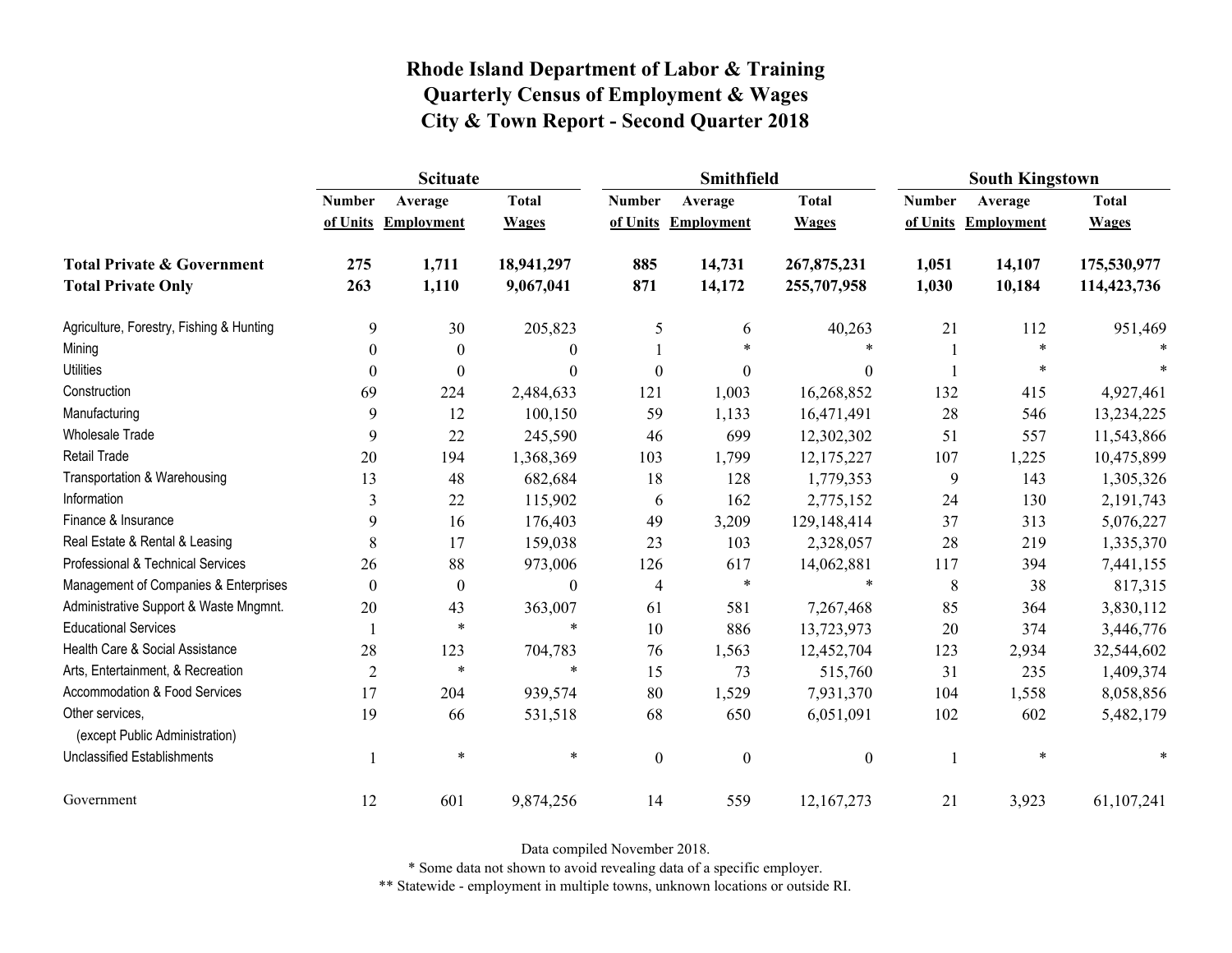|                                                   | <b>Tiverton</b>  |                   |                  |                  | Warren              |                  | Warwick        |                   |              |
|---------------------------------------------------|------------------|-------------------|------------------|------------------|---------------------|------------------|----------------|-------------------|--------------|
|                                                   | <b>Number</b>    | Average           | <b>Total</b>     | <b>Number</b>    | Average             | <b>Total</b>     | <b>Number</b>  | Average           | <b>Total</b> |
|                                                   | of Units         | <b>Employment</b> | <b>Wages</b>     |                  | of Units Employment | <b>Wages</b>     | of Units       | <b>Employment</b> | <b>Wages</b> |
| <b>Total Private &amp; Government</b>             | 392              | 2,877             | 26,403,294       | 398              | 3,814               | 34,800,060       | 3,186          | 48,811            | 569,234,179  |
| <b>Total Private Only</b>                         | 380              | 2,380             | 20,897,318       | 391              | 3,649               | 32,789,620       | 3,153          | 44,815            | 500,162,809  |
| Agriculture, Forestry, Fishing & Hunting          | 6                | 19                | 84,371           |                  | $\ast$              | $\ast$           | 7              | 21                | 186,378      |
| Mining                                            | $\boldsymbol{0}$ | $\boldsymbol{0}$  | $\theta$         | $\boldsymbol{0}$ | $\boldsymbol{0}$    | $\boldsymbol{0}$ | 0              | $\theta$          | $\Omega$     |
| <b>Utilities</b>                                  | 3                | 25                | 550,887          | $\mathbf{0}$     | $\boldsymbol{0}$    | $\theta$         | $\Omega$       | $\theta$          | $\theta$     |
| Construction                                      | 56               | 209               | 2,505,660        | 47               | 164                 | 2,026,706        | 294            | 2,321             | 36,913,046   |
| Manufacturing                                     | 15               | 105               | 872,637          | 35               | 775                 | 8,817,692        | 113            | 2,872             | 43,661,177   |
| <b>Wholesale Trade</b>                            | 19               | 99                | 1,267,466        | 20               | 122                 | 1,963,940        | 209            | 1,796             | 29,328,626   |
| <b>Retail Trade</b>                               | 59               | 600               | 5,922,511        | 43               | 292                 | 1,650,050        | 385            | 7,340             | 56,048,170   |
| Transportation & Warehousing                      | 10               | 63                | 395,674          | 4                | 142                 | 1,059,070        | 81             | 2,379             | 25,994,260   |
| Information                                       |                  | $\ast$            | $\ast$           | 3                | 29                  | 360,900          | 37             | 409               | 5,202,618    |
| Finance & Insurance                               | 14               | 60                | 747,201          | 13               | 187                 | 1,785,344        | 208            | 2,743             | 47,723,328   |
| Real Estate & Rental & Leasing                    | 5                | 5                 | 90,317           | 8                | 24                  | 199,214          | 131            | 1,175             | 12,219,258   |
| Professional & Technical Services                 | 40               | 69                | 1,386,113        | 42               | 250                 | 3,008,272        | 409            | 2,022             | 31,323,001   |
| Management of Companies & Enterprises             |                  | $\ast$            | $\ast$           |                  | $\ast$              | $\ast$           | 27             | 1,632             | 29,959,915   |
| Administrative Support & Waste Mngmnt.            | 32               | 69                | 710,888          | 26               | 141                 | 1,167,250        | 222            | 2,863             | 23,628,992   |
| <b>Educational Services</b>                       | 6                | 23                | 89,077           | 5                | 90                  | 1,023,761        | 46             | 650               | 6,583,264    |
| Health Care & Social Assistance                   | 31               | 408               | 3,367,602        | 39               | 503                 | 5,026,157        | 393            | 8,373             | 104,268,951  |
| Arts, Entertainment, & Recreation                 | 5                | 32                | 84,860           | 8                | 73                  | 375,261          | 37             | 673               | 3,435,991    |
| Accommodation & Food Services                     | 32               | 470               | 2,030,059        | 47               | 641                 | 2,772,957        | 253            | 5,771             | 29,900,103   |
| Other services,<br>(except Public Administration) | 45               | 120               | 720,780          | 49               | 209                 | 1,426,422        | 299            | 1,774             | 13,776,116   |
| <b>Unclassified Establishments</b>                | $\boldsymbol{0}$ | $\boldsymbol{0}$  | $\boldsymbol{0}$ | $\boldsymbol{0}$ | $\boldsymbol{0}$    | $\boldsymbol{0}$ | $\overline{2}$ | $\ast$            |              |
| Government                                        | 12               | 497               | 5,505,976        | 7                | 165                 | 2,010,440        | 33             | 3,996             | 69,071,370   |

Data compiled November 2018.

\* Some data not shown to avoid revealing data of a specific employer.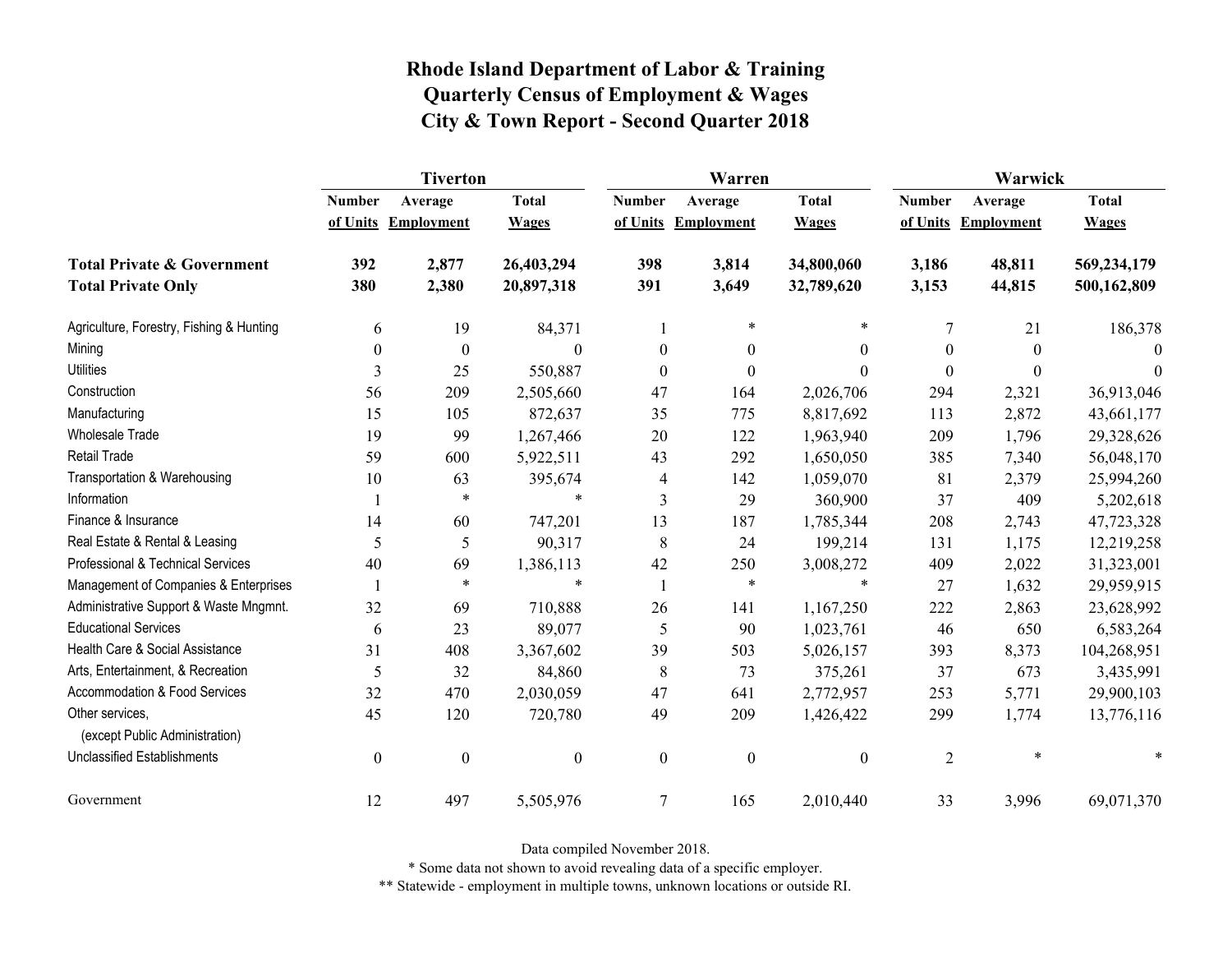|                                                   | Westerly         |                     |                  |                  | <b>West Greenwich</b> |                  |                  | <b>West Warwick</b> |              |  |
|---------------------------------------------------|------------------|---------------------|------------------|------------------|-----------------------|------------------|------------------|---------------------|--------------|--|
|                                                   | <b>Number</b>    | Average             | <b>Total</b>     | <b>Number</b>    | Average               | <b>Total</b>     | <b>Number</b>    | Average             | <b>Total</b> |  |
|                                                   |                  | of Units Employment | <b>Wages</b>     |                  | of Units Employment   | <b>Wages</b>     |                  | of Units Employment | <b>Wages</b> |  |
| <b>Total Private &amp; Government</b>             | 886              | 10,187              | 104,704,467      | 232              | 3,243                 | 59,530,997       | 580              | 7,976               | 101,871,947  |  |
| <b>Total Private Only</b>                         | 867              | 9,040               | 87,344,509       | 222              | 2,437                 | 53,203,022       | 565              | 6,926               | 83,021,413   |  |
| Agriculture, Forestry, Fishing & Hunting          | $\overline{c}$   | $\ast$              | $\ast$           |                  | $\ast$                | $\ast$           | $\overline{2}$   | *                   |              |  |
| Mining                                            |                  | $\ast$              | $\ast$           |                  | $\ast$                | *                | $\boldsymbol{0}$ | 0                   | $\Omega$     |  |
| <b>Utilities</b>                                  |                  | $\ast$              | $\ast$           | $\boldsymbol{0}$ | $\boldsymbol{0}$      | $\theta$         |                  | $\ast$              |              |  |
| Construction                                      | 88               | 328                 | 4,111,824        | 37               | 106                   | 1,205,788        | 62               | 378                 | 4,199,417    |  |
| Manufacturing                                     | 27               | 835                 | 12,433,204       | 9                | 842                   | 24,993,005       | 26               | 1,296               | 18,022,952   |  |
| Wholesale Trade                                   | 35               | 94                  | 1,399,695        | 12               | 273                   | 4,604,487        | 26               | 336                 | 5,899,816    |  |
| <b>Retail Trade</b>                               | 140              | 2,048               | 15,089,406       | 16               | 103                   | 786,878          | 80               | 967                 | 10,256,380   |  |
| Transportation & Warehousing                      | 11               | 62                  | 547,866          | 11               | 227                   | 2,573,754        | 14               | 408                 | 4,832,118    |  |
| Information                                       | 14               | 89                  | 1,112,975        | 3                | 12                    | 317,136          | 13               | 753                 | 13,938,732   |  |
| Finance & Insurance                               | 30               | 207                 | 3,257,142        | 7                | 16                    | 163,293          | 20               | 105                 | 1,977,784    |  |
| Real Estate & Rental & Leasing                    | 23               | 67                  | 515,117          | $\,8\,$          | $\ast$                | 1,305,778        | 20               | 75                  | 640,501      |  |
| Professional & Technical Services                 | 78               | 246                 | 3,510,206        | 37               | 504                   | 12,474,679       | 55               | 236                 | 4,319,720    |  |
| Management of Companies & Enterprises             | 5                | 266                 | 7,278,943        | $\mathbf{1}$     | $\ast$                | $\ast$           | 3                | 140                 | 3,089,559    |  |
| Administrative Support & Waste Mngmnt.            | 57               | 240                 | 1,876,969        | 26               | 179                   | 1,661,877        | 41               | 248                 | 2,084,216    |  |
| <b>Educational Services</b>                       | 9                | 84                  | 844,102          | 1                | $\ast$                | $\ast$           | $\overline{7}$   | 70                  | 251,202      |  |
| Health Care & Social Assistance                   | 104              | 1,737               | 18,991,685       | 21               | 106                   | 779,688          | 60               | 890                 | 7,702,965    |  |
| Arts, Entertainment, & Recreation                 | 39               | 584                 | 3,585,992        | $\overline{2}$   | $\ast$                | $\ast$           | $\overline{7}$   | 25                  | 165,933      |  |
| <b>Accommodation &amp; Food Services</b>          | 118              | 1,783               | 9,916,225        | 19               | 275                   | 1,578,311        | 57               | 666                 | 3,057,466    |  |
| Other services,<br>(except Public Administration) | 85               | 331                 | 2,204,804        | 10               | 21                    | 147,679          | 70               | 324                 | 2,455,395    |  |
| <b>Unclassified Establishments</b>                | $\boldsymbol{0}$ | $\boldsymbol{0}$    | $\boldsymbol{0}$ | $\boldsymbol{0}$ | $\boldsymbol{0}$      | $\boldsymbol{0}$ |                  | $\ast$              |              |  |
| Government                                        | 19               | 1,147               | 17,359,958       | 10               | 425                   | 6,327,975        | 15               | 1,050               | 18,850,534   |  |

Data compiled November 2018.

\* Some data not shown to avoid revealing data of a specific employer.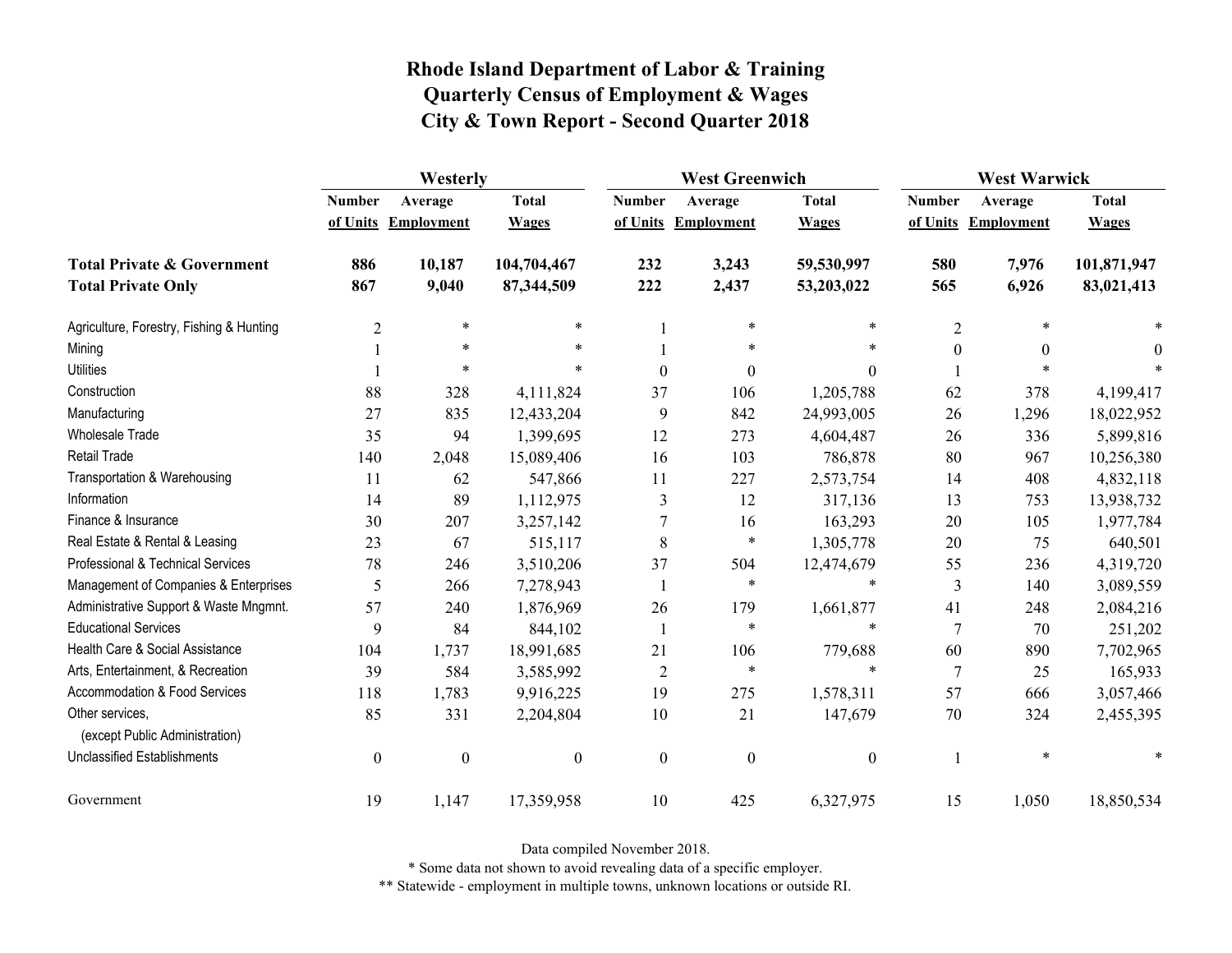|                                                   |                  | Woonsocket        |                  | Statewide **     |                     |                  |  |
|---------------------------------------------------|------------------|-------------------|------------------|------------------|---------------------|------------------|--|
|                                                   | <b>Number</b>    | Average           | <b>Total</b>     | <b>Number</b>    | Average             | <b>Total</b>     |  |
|                                                   | of Units         | <b>Employment</b> | <b>Wages</b>     |                  | of Units Employment | <b>Wages</b>     |  |
| <b>Total Private &amp; Government</b>             | 926              | 13,968            | 213,095,738      | 4,432            | 10,483              | 203,722,030      |  |
| <b>Total Private Only</b>                         | 909              | 12,375            | 191,913,880      | 4,411            | 10,362              | 200,484,435      |  |
| Agriculture, Forestry, Fishing & Hunting          | $\boldsymbol{0}$ | $\boldsymbol{0}$  | 0                | 2                | $\ast$              | *                |  |
| Mining                                            | $\boldsymbol{0}$ | $\boldsymbol{0}$  | $\boldsymbol{0}$ | $\boldsymbol{0}$ | $\overline{0}$      | $\boldsymbol{0}$ |  |
| <b>Utilities</b>                                  | $\overline{2}$   | $\ast$            | *                | 5                | $\ast$              | $\ast$           |  |
| Construction                                      | 71               | 337               | 3,784,460        | 257              | 803                 | 12,639,591       |  |
| Manufacturing                                     | 53               | 939               | 11,412,194       | 80               | 101                 | 2,343,976        |  |
| <b>Wholesale Trade</b>                            | 41               | 345               | 6,528,802        | 1,305            | 2,257               | 60,454,707       |  |
| <b>Retail Trade</b>                               | 115              | 1,330             | 17,236,482       | 115              | 213                 | 3,081,736        |  |
| Transportation & Warehousing                      | 20               | 516               | 4,874,382        | 57               | 173                 | 2,974,273        |  |
| Information                                       | 8                | 32                | 202,564          | 192              | 423                 | 9,306,576        |  |
| Finance & Insurance                               | 23               | 135               | 1,672,750        | 187              | 606                 | 12,833,951       |  |
| Real Estate & Rental & Leasing                    | 34               | 118               | 1,279,734        | 57               | 165                 | 1,819,268        |  |
| Professional & Technical Services                 | 158              | 465               | 8,918,894        | 993              | 2,075               | 48,077,121       |  |
| Management of Companies & Enterprises             | 16               | 2,462             | 86,259,589       | 52               | 199                 | 3,545,742        |  |
| Administrative Support & Waste Mngmnt.            | 55               | 414               | 4,754,317        | 536              | 2,395               | 29,676,837       |  |
| <b>Educational Services</b>                       | 11               | 328               | 2,804,067        | 99               | 171                 | 1,638,855        |  |
| Health Care & Social Assistance                   | 123              | 3,506             | 34,823,185       | 117              | 293                 | 4,825,896        |  |
| Arts, Entertainment, & Recreation                 | 6                | 115               | 623,730          | 29               | 45                  | 716,724          |  |
| Accommodation & Food Services                     | 89               | 980               | 4,399,633        | 48               | 164                 | 1,518,505        |  |
| Other services,<br>(except Public Administration) | 82               | 335               | 2,125,284        | 146              | 198                 | 3,604,880        |  |
| <b>Unclassified Establishments</b>                | $\overline{2}$   | $\ast$            | $\ast$           | 134              | 69                  | 1,257,251        |  |
| Government                                        | 17               | 1,593             | 21,181,858       | 21               | 121                 | 3,237,595        |  |

Data compiled November 2018.

\* Some data not shown to avoid revealing data of a specific employer.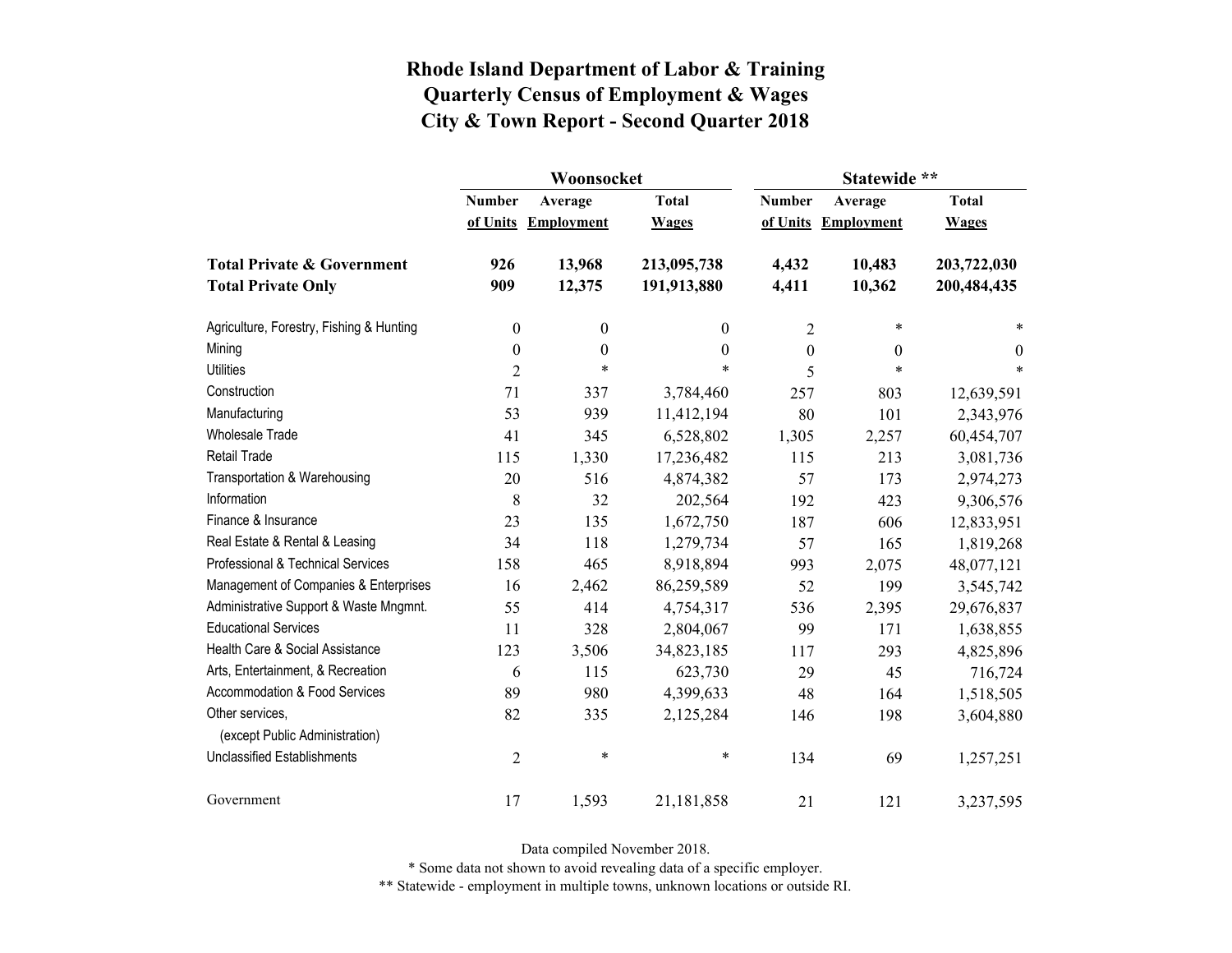|                                                   | <b>Bristol County</b> |                   |                  |                | <b>Kent County</b> |              | <b>Newport County</b> |                   |              |
|---------------------------------------------------|-----------------------|-------------------|------------------|----------------|--------------------|--------------|-----------------------|-------------------|--------------|
|                                                   | <b>Number</b>         | Average           | <b>Total</b>     | <b>Number</b>  | Average            | <b>Total</b> | <b>Number</b>         | Average           | <b>Total</b> |
|                                                   | of Units              | <b>Employment</b> | <b>Wages</b>     | of Units       | <b>Employment</b>  | <b>Wages</b> | of Units              | <b>Employment</b> | <b>Wages</b> |
| <b>Total Private &amp; Government</b>             | 1,547                 | 13,768            | 150,319,980      | 5,503          | 76,535             | 901,222,553  | 3,388                 | 41,348            | 523,852,649  |
| <b>Total Private Only</b>                         | 1,512                 | 11,921            | 115,288,672      | 5,415          | 69,177             | 782,178,464  | 3,291                 | 33,049            | 354,093,323  |
| Agriculture, Forestry, Fishing & Hunting          | 3                     | $\ast$            | *                | 14             | 48                 | 364,271      | 42                    | 256               | 1,689,194    |
| Mining                                            | $\boldsymbol{0}$      | $\boldsymbol{0}$  | $\mathbf{0}$     |                | $\ast$             | $\ast$       |                       | $\ast$            | $\ast$       |
| <b>Utilities</b>                                  |                       | $\ast$            | $\ast$           | $\overline{4}$ | 29                 | 461,958      | 6                     | 46                | 1,214,080    |
| Construction                                      | 189                   | 672               | 8,383,862        | 560            | 3,506              | 50,387,536   | 336                   | 1,563             | 20,223,520   |
| Manufacturing                                     | 96                    | 1,635             | 19,367,716       | 199            | 5,837              | 100,702,570  | 81                    | 2,211             | 43,089,565   |
| Wholesale Trade                                   | 90                    | 332               | 6,138,387        | 321            | 2,855              | 49,508,263   | 141                   | 536               | 8,516,107    |
| <b>Retail Trade</b>                               | 135                   | 1,126             | 7,636,367        | 632            | 11,074             | 87,446,256   | 428                   | 4,239             | 33,747,937   |
| Transportation & Warehousing                      | 9                     | 147               | 1,116,823        | 121            | 3,249              | 34,931,519   | 73                    | 569               | 5,659,736    |
| Information                                       | 27                    | 91                | 1,642,711        | 77             | 1,255              | 21,943,566   | 58                    | 293               | 5,303,097    |
| Finance & Insurance                               | 62                    | 468               | 6,075,959        | 316            | 3,295              | 56,992,862   | 129                   | 1,147             | 21,450,775   |
| Real Estate & Rental & Leasing                    | 39                    | 118               | 1,457,361        | 205            | 1,436              | 15,245,682   | 114                   | 638               | 6,614,635    |
| Professional & Technical Services                 | 183                   | 507               | 7,803,249        | 713            | 3,798              | 64,702,705   | 461                   | 3,426             | 59,791,494   |
| Management of Companies & Enterprises             | 10                    | 78                | 972,091          | 44             | 2,040              | 38,402,941   | 21                    | 480               | 6,758,223    |
| Administrative Support & Waste Mngmnt.            | 96                    | 486               | 4,377,136        | 395            | 4,054              | 33,935,026   | 272                   | 1,234             | 11,119,562   |
| <b>Educational Services</b>                       | 37                    | 1,553             | 19,142,515       | 79             | 1,605              | 15,602,932   | 52                    | 1,195             | 15,599,694   |
| Health Care & Social Assistance                   | 170                   | 1,766             | 15,169,359       | 672            | 12,355             | 140,887,926  | 253                   | 4,399             | 42,172,916   |
| Arts, Entertainment, & Recreation                 | 39                    | 456               | 3,356,955        | 63             | 846                | 4,289,433    | 95                    | 1,563             | 11,991,227   |
| Accommodation & Food Services                     | 130                   | 1,740             | 7,900,174        | 460            | 9,170              | 45,895,500   | 371                   | 7,580             | 45,667,679   |
| Other services,<br>(except Public Administration) | 196                   | 740               | 4,684,740        | 535            | 2,722              | 20,451,077   | 355                   | 1,670             | 13,444,409   |
| <b>Unclassified Establishments</b>                | $\boldsymbol{0}$      | $\boldsymbol{0}$  | $\boldsymbol{0}$ | $\overline{4}$ | $\ast$             | $\ast$       | $\overline{2}$        | $\ast$            | $\ast$       |
| Government                                        | 35                    | 1,847             | 35,031,308       | 88             | 7,358              | 119,044,089  | 97                    | 8,299             | 169,759,326  |

Data compiled November 2018.

\* Some data not shown to avoid revealing data of a specific employer.